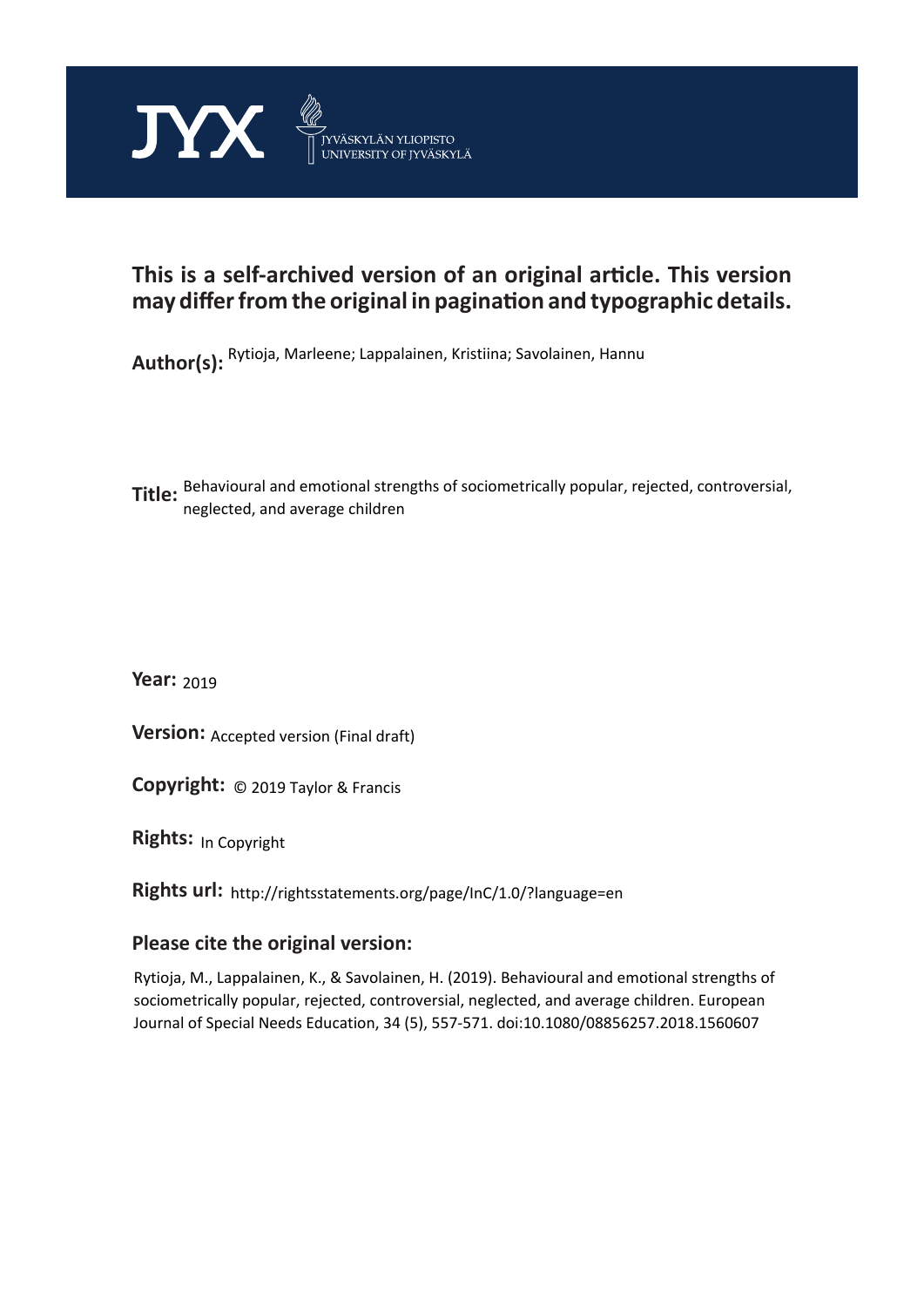# **Behavioural and Emotional Strengths of Sociometrically Popular, Rejected, Controversial, Neglected, and Average Children**

Marleene Rytioja<sup>a\*</sup>, Kristiina Lappalainen<sup>a,</sup> and Hannu Savolainen<sup>b</sup>

*<sup>a</sup>Philosophical Faculty, School of Educational Sciences and Psychology, Special Education, University of Eastern Finland, Joensuu, Finland; <sup>b</sup> Special Education, Department of Education, University of Jyvaskyla, Jyvaskyla, Finland*

\*Marleene Rytioja, PhD student, Philosophical Faculty, School of Educational Sciences and Psychology, Special Education, University of Eastern Finland, marleer@student.uef.fi; https://orcid.org/0000-0002-1830-3806; Kristiina Lappalainen, senior researcher, Ph.D., Philosophical Faculty, School of Educational Sciences and Psychology, Special Education, University of Eastern Finland, P.O. Box 111, 80101 Joensuu, Finland, +358 50 4307109, kristiina.lappalainen@uef.fi, https://orcid.org/0000-0001-8102-7931; Hannu Savolainen, Professor, special education, Department of Education, University of Jyvaskyla, P.O. Box 35, 40014 University of Jyvaskyla, Finland, +358 40 8054894, hannu.k.savolainen@jyu.fi, http://orcid.org/0000-0002-1264-3746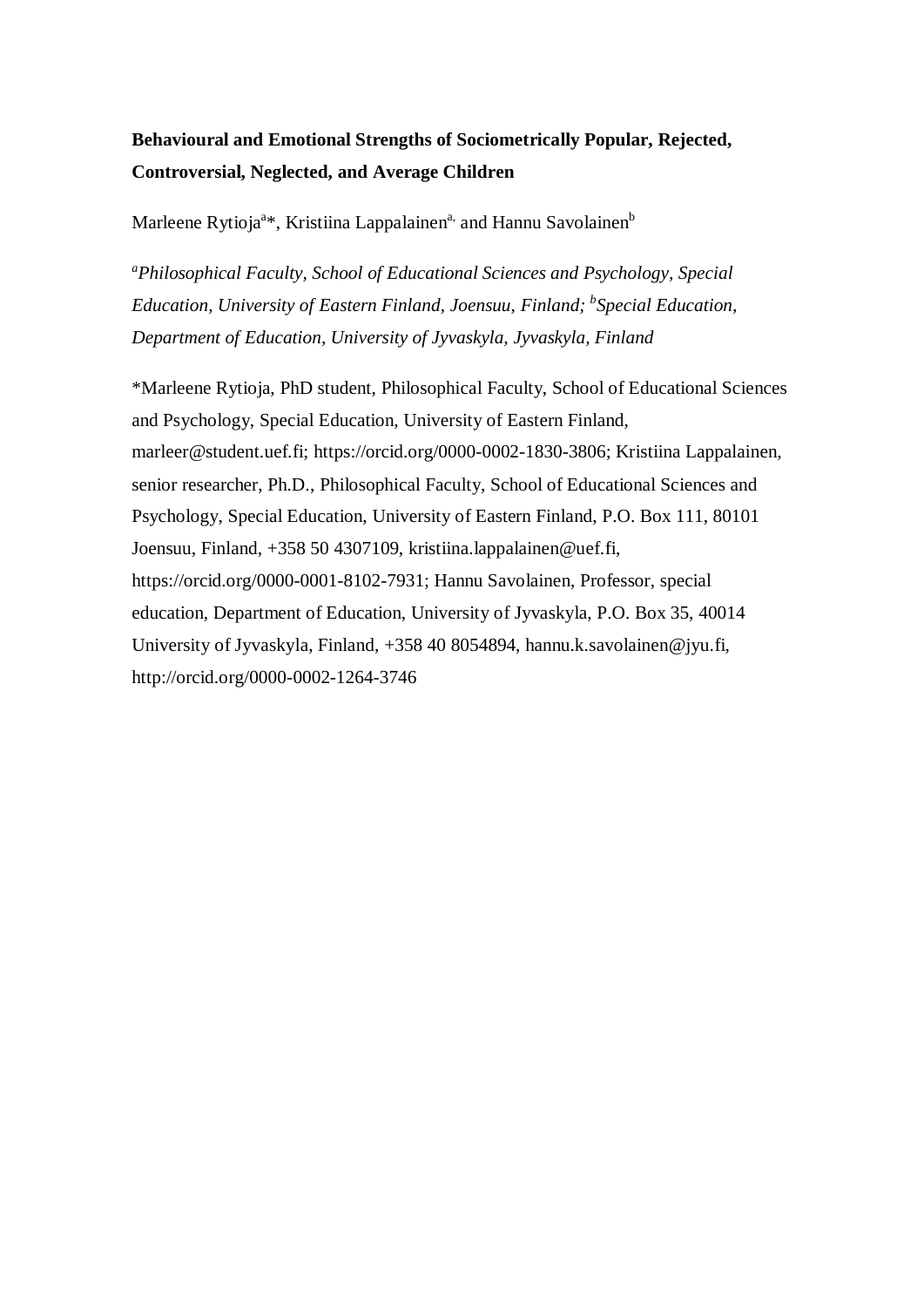# **Behavioural and Emotional Strengths of Sociometrically Popular, Rejected, Controversial, Neglected, and Average Children**

Many behavioural and emotional characteristics are associated with children's peer relationships. The purpose of this study is to examine behavioural and emotional strengths of sociometrically popular, rejected, controversial, neglected, and average children. 773 third-grade children (51% girls) are assessed with a sociometric questionnaire and self-evaluations of their behavioural and emotional strengths and difficulties. Teacher evaluations are also used to assess the children's academic competencies and behaviour. Univariate analysis of variance (ANOVA) is used to analyse the data. Results indicate that children in the popular status group assess their behavioural and emotional strengths as being better than children in the rejected status group. The behavioural profile of the controversial status group is similar to that of the rejected status group. Children in the neglected status group differ from other sociometric status groups in some behavioural and emotional strengths. Issues pertaining to gender differences are also discussed.

Keywords: sociometric status, behavioural and emotional strengths, behavioural and emotional difficulties, school achievement, peer relationships

# **Introduction**

Children with positive peer relationships are typically described as better adjusted than those who have problems with peers. Successful peer relationships are connected to positive development in childhood (Nelson et al. 2010; Teunissen et al. 2011) and later in adulthood (Gest et al. 2006), whereas problems in peer relationships are associated with developmental risk factors (Almquist and Brännström 2014; Gest et al. 2006; Laine et al. 2010; Parker and Asher 1987; Woodward and Fergusson 2000).

Previous studies have indicated that children's peer relationships correlate with their behavioural and emotional characteristics (e.g., Bierman, 2004; Braza et al. 2007; Coie, Dodge, and Coppotelli 1982; Coie, Dodge, and Kupersmidt 1990; Newcomb, Bukowski, and Pattee 1993). A major focus of peer relationships research has largely been on children's deficits, problems, and pathologies, for example, in aggressive behaviour (e.g., Faris and Ennett 2012; Rodkin and Berger 2008; Pellegrini and Long 2008), depressive symptoms (e.g., Blöte et al. 2012; Teunissen et al. 2011; Bell-Dolan, Foster, and Christopher 1995), and learning disabilities (Kiuru et al. 2011). Therefore,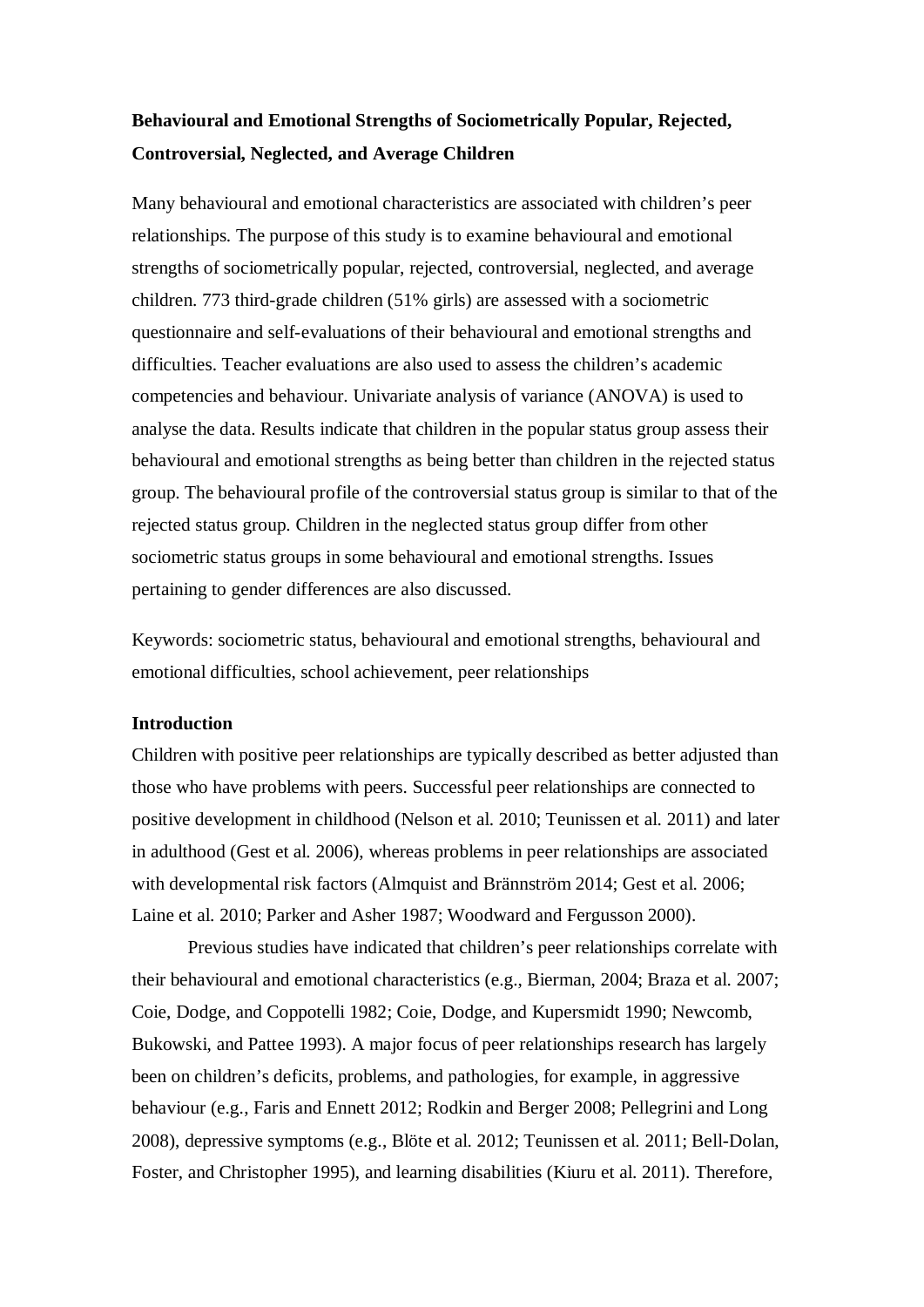the main purpose of this study was to assess the behavioural profiles of children with different peer relationships and highlight especially the behavioural strengths of the children.

Five peer nomination-based sociometric status groups (popular, rejected, controversial, neglected, and average) are widely used to describe how well-liked a child is among his or her peers (Coie et al. 1982). Many ways to define sociometric status groups have been created on the basis of Coie's et al. (1982) classification criteria (e.g., Asher and Dodge 1986; DeRosier and Thomas 2003; Newcomb and Bukowski 1983). All these classification practices have five sociometric status groups similar to Coie et al. (1982) and are still widely used in peer relationship studies (McMullen, Veermans, and Laine 2014).

Children who are well-liked by their peers have many positive behavioural and emotional features compared to their less popular counterparts. Sociometrically popular children usually have better cognitive skills (Newcomb et al. 1993), and they are more socially competent than other children (Coie et al. 1982; Newcomb et.al. 1993). They have less aggressive/disruptive behaviour (Braza et al. 2007; Coie et al. 1982, Newcomb et al. 1993) and depressive symptoms (Teunissen et al. 2011). Especially prosocial behaviour (e.g., helping, cooperating, and sharing with peers) correlates strongly with peer acceptance, positive peer interaction, and better peer relationships (Clark and Ladd 2000; Coie et al. 1982; Newcomb et. al. 1993; Penner et al. 2005).

Rejected children are typically described as having low rates of prosocial behaviour, high rates of aggressive/disruptive and inattentive/immature behaviour. Peer rejection is also characterized by socially anxious and avoidant behaviour (Bierman, 2004; Braza et al. 2007; Coie et al. 1990; Nelson et al. 2010; Nelson et al. 2016). According to previous studies, being rejected by peers is associated with many problems in childhood such as victimization and social withdrawal (Laine et al. 2010; Nelson et al. 2010), depressive symptoms (Teunissen et. al. 2011), and loneliness (Asher et al. 1990; Laine et.al. 2010; Parkhurst and Asher 1992).

Controversial children are both well-liked and disliked by their peers, and their behavioural profile is associated with a combination of positive and negative features. Children in the controversial status group display both prosocial and aggressive/disruptive forms of behaviour and are seen as social leaders (Braza et al. 2007; Coie et al. 1982; Coie et al. 1990; Nelson et al. 2016; Newcomb et al. 1993). Many studies have indicated that controversial children are socially active, and they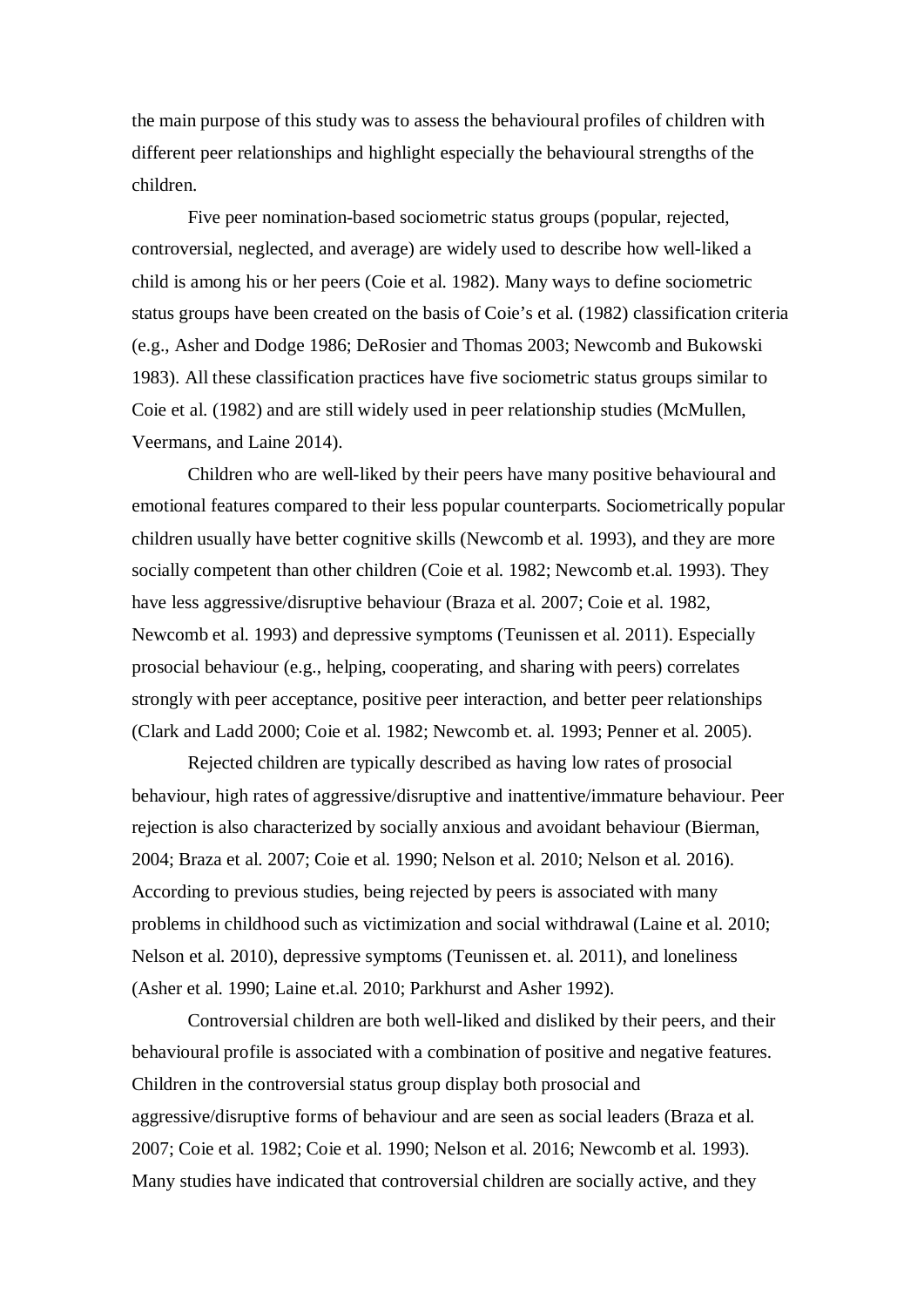have visibility in their peer group although they are not actually well-liked (Coie et al. 1982; Nelson et al. 2010; Nelson et al. 2016; Newcomb et al. 1993). The behavioural profile of controversial children is the most complex and difficult to define exactly (Hill and Merrell 2004).

Children in the neglected status group are neither well liked nor disliked by their peers. In many studies, they are described as less socially active and less aggressive than other sociometric status groups (Coie et al. 1982; Cantrell and Prinz 1985; Newcomb et al. 1993). Compared to rejected children, neglected children are not more depressed, anxious (Bell-Dolan et al.), or lonely than other children (Asher et al. 1990). According to Wentzel and Asher (1995) and Soponaru, Tincu, and Iorga (2014), neglected children are characterised as highly motivated and self-regulated learners with compliant behaviour.

Children's behavioural and emotional strengths have been defined as those skills, characteristics, and competencies that promote a child's capacity to deal with stress and the reverse; create a sense of coping and enhance successful relationships with peers, family members, and other adults (e.g., teachers) (Epstein 2004). Wellaccepted children are described as more prosocial and better behaviourally and emotionally adjusted than children with problematic peer relationships. Especially being rejected by peers has a strong correlation with poor prosocial skills, whereas socially isolated behaviour is more strongly related to problems with emotional functioning (Marryat et al. 2014). In addition to problems and deficits, it is also important to study children's strengths and competencies to understand how children in different sociometric status groups diverge in terms of positive characteristics.

According to earlier studies, boys and girls differ in their social and emotional behaviour and academic achievement. Girls foster more intimacy, conflict resolution, and helping in their relationships (Bukowski, Hoza, and Boivin 1994; Parker and Asher 1993), less frequently have behavioural problems (Gibb, Fergusson, and Horwood 2008), and manage better at school than boys (Renato 2016; Steinmayr and Spinath 2008; Voyer and Voyer 2014). Some studies have demonstrated gender differences between the status groups. Braza et al. (2007) have found differences in seizing object aggression. This kind of aggressive behaviour is connected to peer rejection with girls and neglected status with boys. Nelson et al. (2010) have also found gender differences in physical aggression and relational victimization. Girls in the controversial status group are more physically aggressive and relationally victimized than girls in the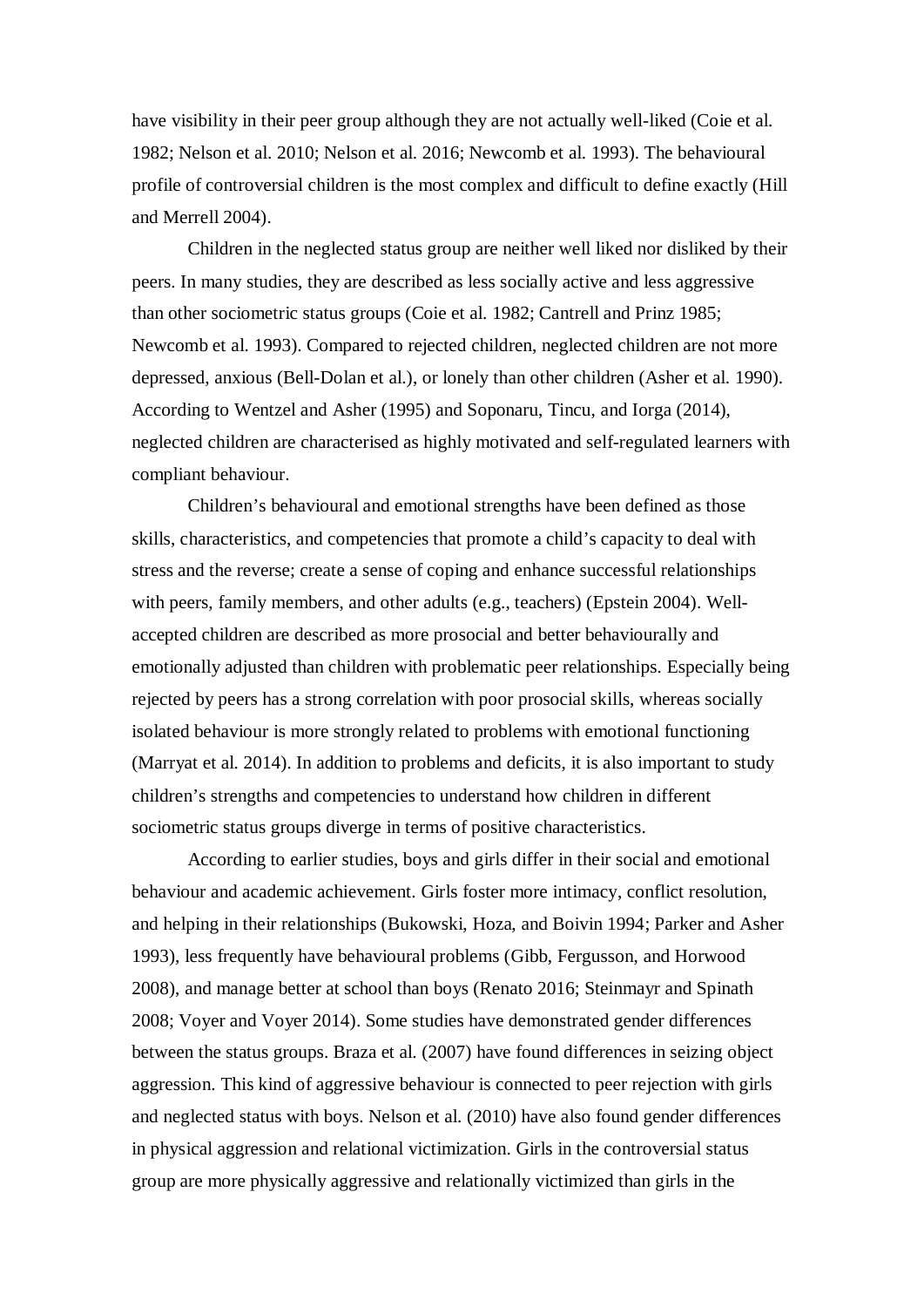rejected status group whereas these differences are not prominent among the boys' status groups. According to these findings, it can be expected, that there are also gender differences.

Some earlier studies have addressed the idea that peer preference is combined with many skills and abilities (e.g., better social and emotional regulation skills, academic achievement, psychological adjustment, and family functioning) (e.g., Newcomb et al. 1993; Teunissen et al. 2011; Patterson, Vaden, and Kupersmidt 1991). However, children's behavioural strengths and competencies have received almost no attention in previous studies on sociometric status and students' behavioural profile. One reason might be that many behavioural measurement tools are concentrated on evaluating children's difficulties and problems. Therefore, behavioural strengths were measured in this study to fill this gap in extant literature with two strengths-based assessment tools: The Behavioral and Emotional Rating Scale 2 (BERS-2), which evaluates children's behavioural and emotional strengths (Epstein 2004) and the Strengths and Difficulties Questionnaire (SDQ), which has one strength-based scale (prosocial behaviour) in addition to problem-based scales (Goodman 1997; 2001).

Within this frame, three research questions were addressed: (1) Do children's self-rated emotional and behavioural strengths, problem behaviours, and teacher-rated school abilities vary between sociometric status groups? (2) Are there any gender differences in children's self-rated behavioural and emotional strengths, problem behaviours, and teacher-rated school abilities? And (3) Are there any status-by-gender interaction effects in children's self-rated behavioural and emotional strengths, problem behaviours, and teacher-rated school abilities?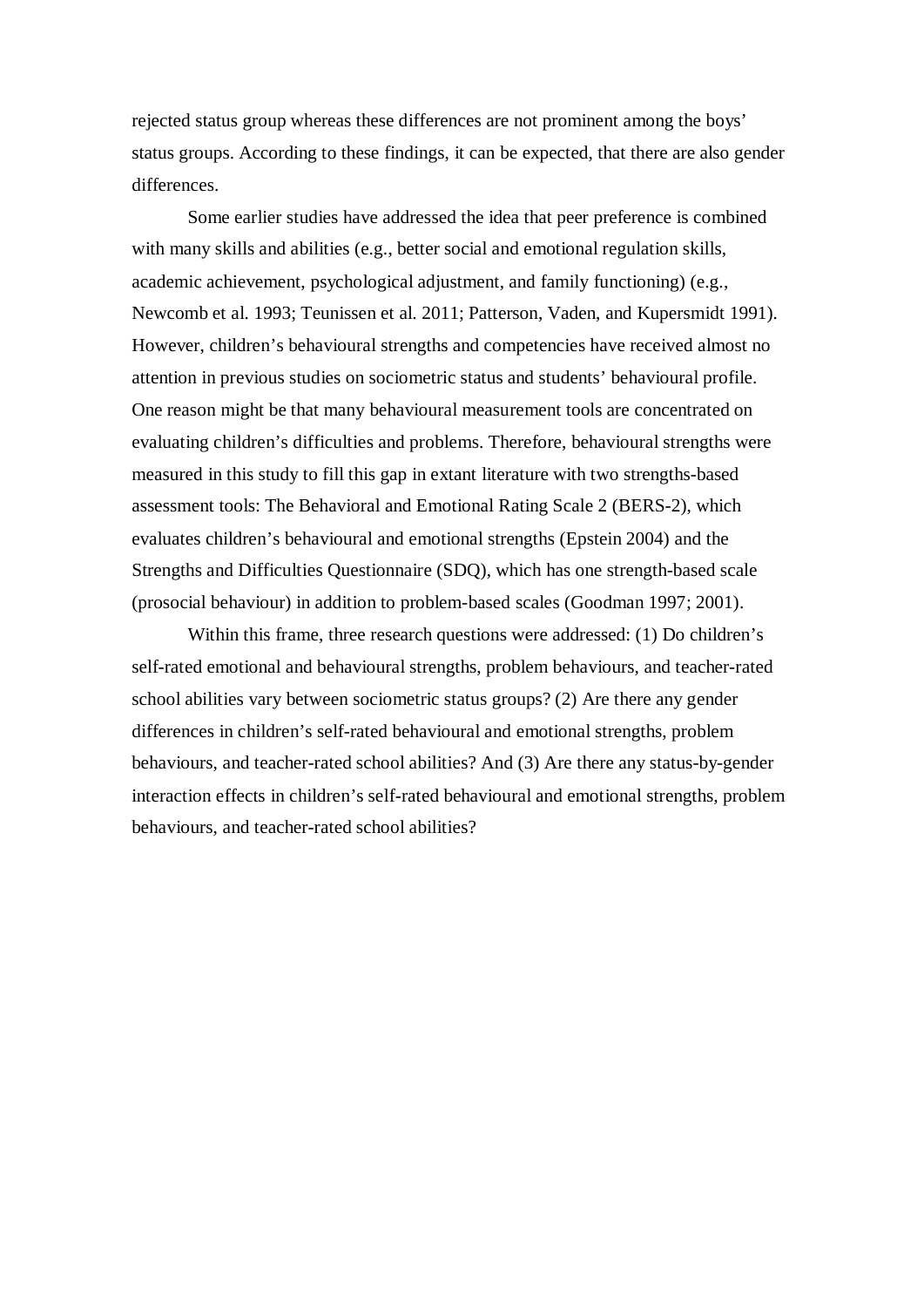## **Methods**

#### *Participants*

The original sample was third-grade students from 31 schools and 68 classes. In Finland, third graders are usually 9 to 10 years old, and that age group was selected because, in many recent peer relationship studies, data from preschool school-aged children (e.g., Braza et al. 2007; Nelson et al. 2010; Nelson et al. 2016) or adolescent samples (e.g., Blöte et al. 2012; Faris and Ennett 2012; Kiuru et al. 2011) have been used. Third graders are capable of using self-ratings more fluently than younger age groups. There were 773 children (379 boys, 394 girls). To ensure maximum validity, only those classes were included in this study where the measurement rate was at least 68% and that had at least five students in the class. A recommendation in peer nomination studies is that very small school classes (under five students) and school classes with a low measurement rate on the sociometric questionnaire (less than 68% of the response rate) should be removed from the final sample (Cillessen 2009). After this step, the sample was 739 children (354 boys, 385 girls) from 30 schools and 50 school classes. The participants in this study were overwhelmingly of Finnish origin, and less than 5% were from other ethnicities.

# *Procedures*

Data were collected during the spring 2011 as part of an ISKE Network (Eastern Finland Education Development Project) from seven municipalities in Eastern Finland. Children filled in their self-evaluation questionnaires during their normal school day. Parents of all the included participants had given informed consent for their child to participate in this study (for a more accurate review, see Sointu, et al. 2014).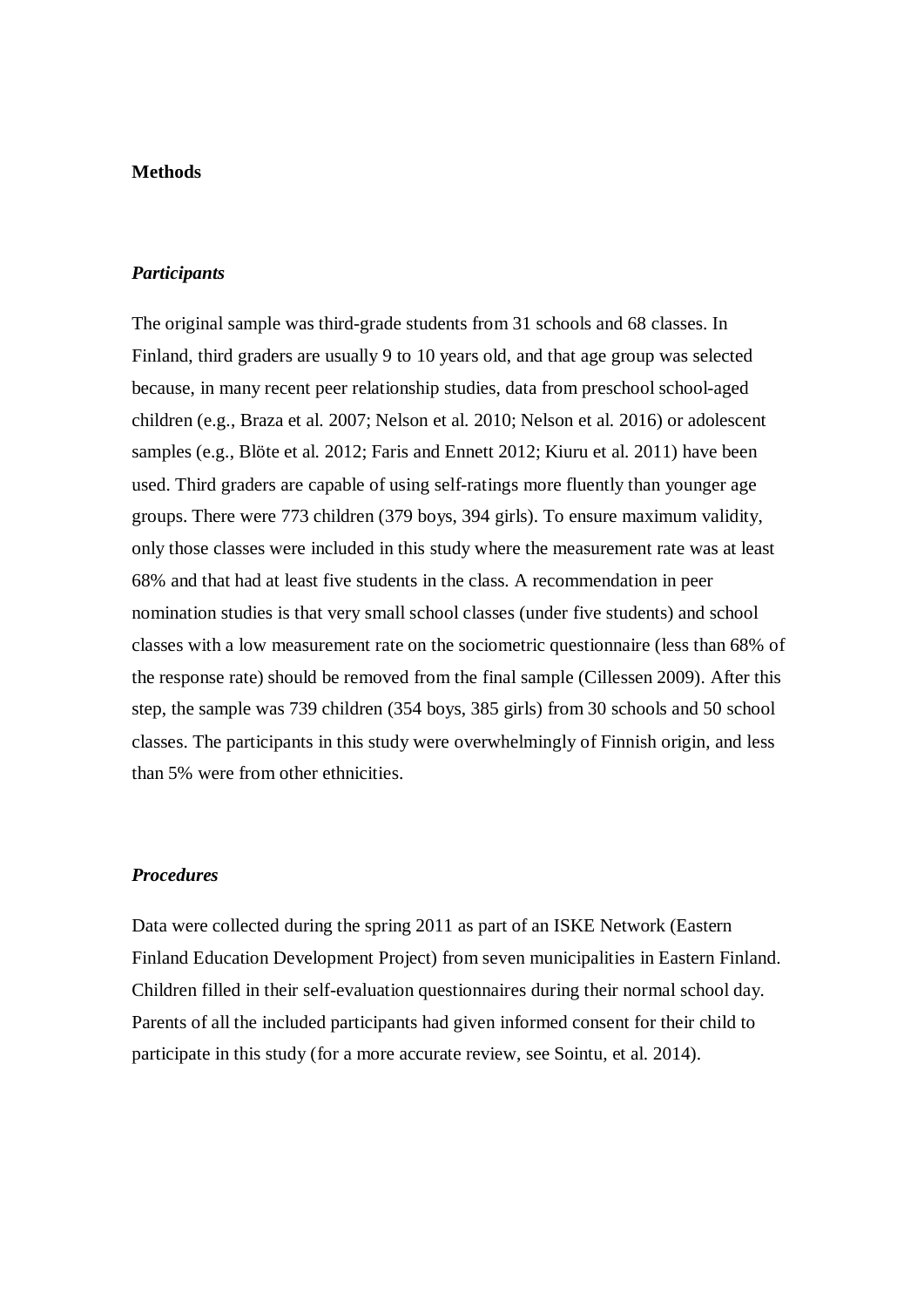## *Measures*

#### *Sociometric status*

Children's sociometric status was assessed with a traditional sociometric questionnaire (Coie et al. 1982; DeRosier and Thomas 2003) in which children were asked to name three classmates with whom they want to spend the most time and three classmates with whom they want to spend the least time. Cross-gender nominations were permitted. Liking scores (L) were created by calculating the sum of the positive nominations a child received from his or her peers and disliking scores (D) were calculated by totalling the negative nominations a child received. The L and D scores were standardised within school classes, so the class size did not affect the frequency of liking or disliking. A social impact (SI) score (sum of L and D scores) and a social preference (SP) score (L minus D) were computed for each child and then standardised within the school classes. Those standardised variables have a mean of 0 and a standard deviation of 1. Children were classified into five sociometric status groups according to the following criteria (all the scores are standardised z scores): popular  $(SP > 1.0; L > 0; D < 0)$ , rejected  $(SP)$  $<-1.0, L < 0, D > 0$ ), controversial (SI  $> 1.0, L > 0, D > 0$ ), neglected (SI  $<-1.0, L < 0$ , D < 0), and average  $(-.5 < SP < .5, -.5 < SI$ . 5) (DeRosier and Thomas 2003). Every child could belong to only one status group. The problem with sociometric studies is that the classification criteria are not unambiguous, and because of this, there are always children who cannot be classified (DeRosier and Thomas 2003). Those children whose social preference, social impact, liking, or disliking scores did not fit into any of the sociometric status groups were excluded from this study. The final sample was 406 children (218 boys and 188 girls). There were 88 popular (50 girls, 38 boys), 96 rejected (38 girls, 58 boys), 44 controversial (15 girls, 29 boys), 76 neglected (33 girls, 44 boys), and 135 average (68 girls, 67 boys) children.

#### *Behavioral and Emotional Rating Scale 2*

The translated Finnish version of the Behavioral and Emotional Rating Scale 2 BERS-2 was used to assess children's emotional and behavioural strengths. The BERS-2 includes 52 items that assess children's emotional and behavioural strengths (e.g., "If I hurt or upset others, I tell them I'm sorry."), and these form five subscales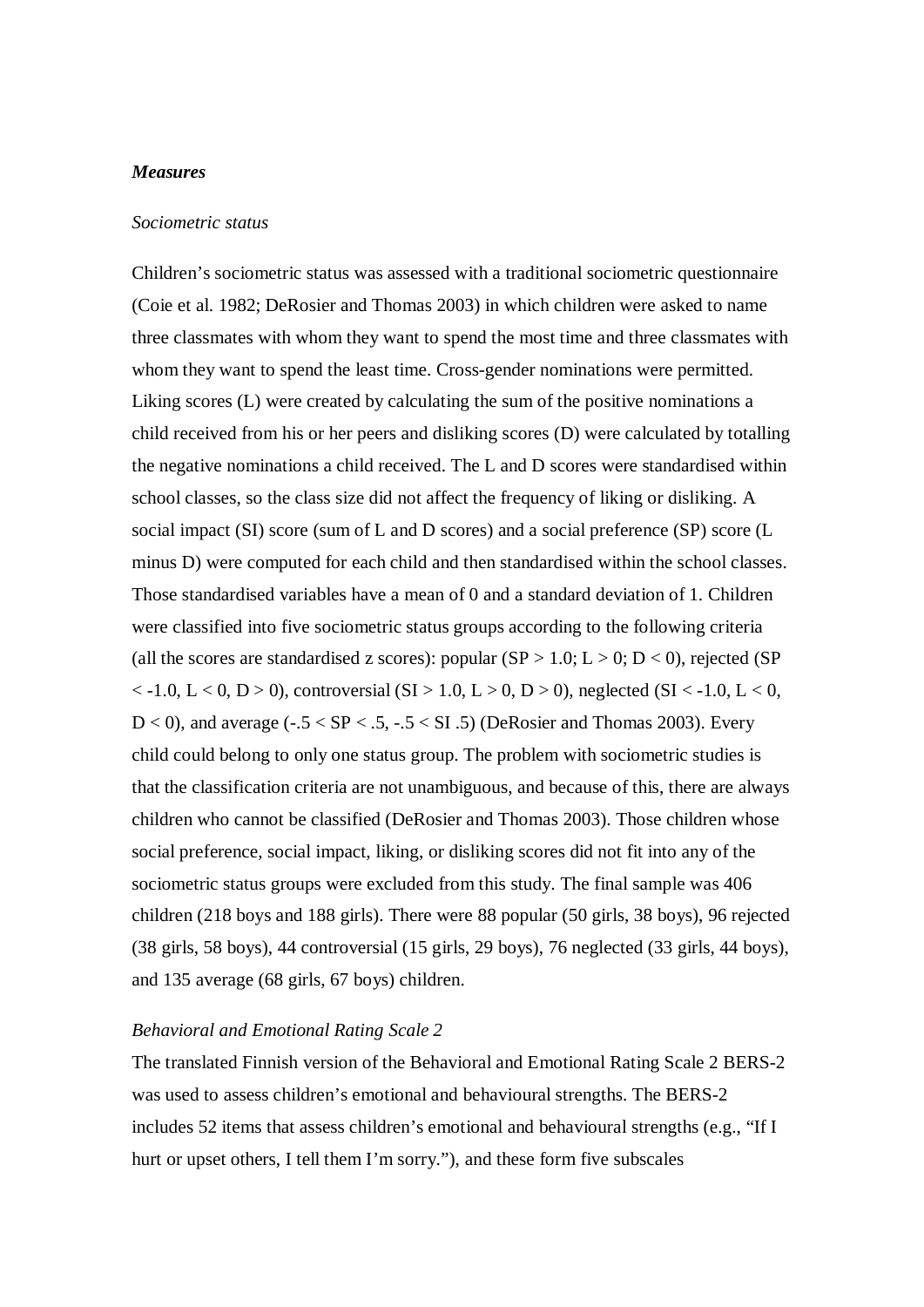(Interpersonal Strength [IS], Intrapersonal Strength [IaS], Family Involvement [FI], School Functioning [SF], and Affective Strength [AS]). The BERS-2 also has an overall Strength Index score that consists of these five subscales. There is also an optional Career Strength (CS) in the original BERS-2 that measures vocational orientations (Epstein 2004). This subscale was not used in this study. The BERS-2 is a multiinformant assessment tool that has separate questionnaires for parents, teachers, and youths. Only the youth rating scale was used in this study since we were interested in self-ratings.

The Finnish version of BERS-2 has acceptable measurement properties, and it is also a psychometrically sound instrument in Finnish schools (Lambert, Sointu, and Epstein 2018; Lappalainen et al. 2009; Sointu et al. 2014). In this study, Cronbach's alphas were calculated for each subscale, and they were  $\alpha = .88$  for IS,  $\alpha = .80$  for IaS,  $\alpha$ = .76 for FI,  $\alpha$  = .76 for SF,  $\alpha$  = .79 for AS and  $\alpha$  = .94 for Strength Index. The BERS-2 items are rated on a 4-point Likert-type scale (from 1 to 4). Children mark 4 if the statement is very much like the child and 1 if the statement is not at all like the child (Epstein 2004).

## *SDQ-Fin*

SDQ-Fin is the Finnish version of Strengths and Difficulties Questionnaire (SDQ) (Goodman 1997; 2001), and it was used to measure both children's strengths and problem behaviour (Borg et al. 2012; Koskelainen, Sourander, and Kaljonen 2000; Koskelainen, Sourander, and Vauras 2001). The SDQ-Fin consists of prosocial behaviour, conduct problems, hyperactivity/inattention, emotional symptoms, and peer relationship problems scales. Goodman, Lamping, and Ploubidis (2010) recommend using a three-subscale version of the SDQ in general population samples. These subscales were the prosocial scale (5 items), externalising problems (10 items; conduct problems & hyperactivity/inattention scales), and internalising problems (10 items; emotional symptoms & peer relationship problem scales). In this study, the measurement scale in the SDQ was from 1 to 3, where 1 means that a child does not have the measurable characteristic and 3 means that a child has the characteristic. Thus, high scores denote that a child has internalising and externalising symptoms or high prosocial behaviour. The Cronbach's alphas were calculated and they were good (for the prosocial scale  $\alpha = .73$ , for externalising problems  $\alpha = .72$ , and for internalising problems  $\alpha = .75$ ).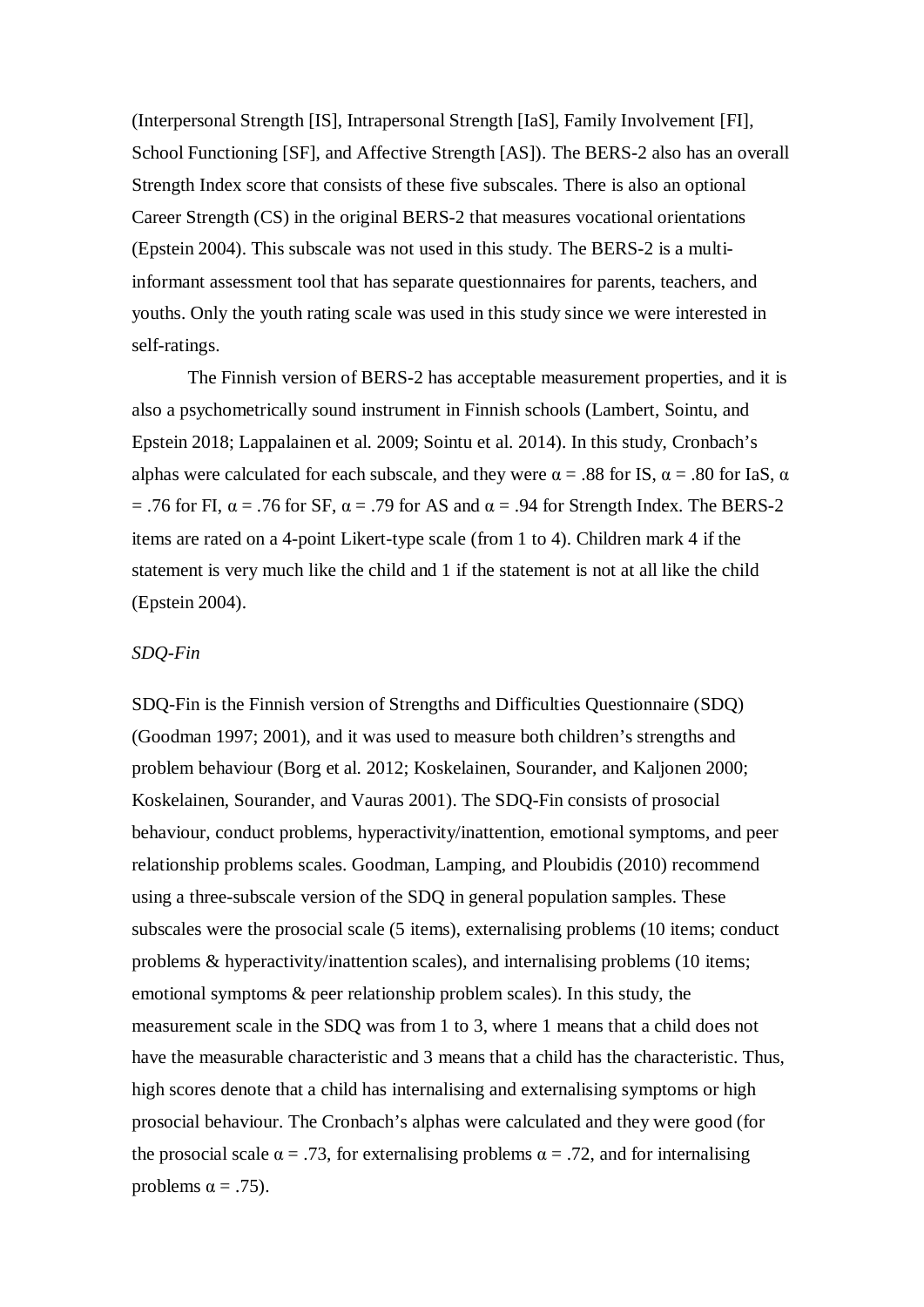#### *Teacher evaluations of abilities*

The teacher evaluations of academic achievement and behaviour at school were utilised to gain a more holistic view of children's management at school. Teachers evaluated their students' reading, writing, and mathematical skills behaviour at school (behaviour towards other students and teachers), and diligence (e.g., taking care of assignments and belongings). Rating scales were from 4 to 10, which is a standard Finnish subject rating (4 is the poorest rating and 10 is the best). The total scores of these evaluations were calculated to demonstrate children's academic achievement (reading, writing, and mathematical skills) and behaviour at school (behaviour towards other students and teachers, diligence). Diligence was merged with behaviour because diligence and behaviour towards other children and teachers have a strong positive correlation  $(r =$ .61,  $p < .001$ ). This combined rating of child behaviour was used as the teacher evaluation of students' overall behaviour in this study. The Cronbach's alphas were calculated and they were excellent (for academic achievement  $\alpha = 0.82$  and for behaviour at school  $\alpha = .75$ ).

### *Data Analyses*

The univariate analysis of variance (ANOVA) was used to analyse the differences between self-rated behavioural and emotional strengths and difficulties and teacherrated school adjustment between sociometric status groups, gender, and status-bygender interaction. The Bonferroni correction of the post-hoc test was used to indicate the differences between groups.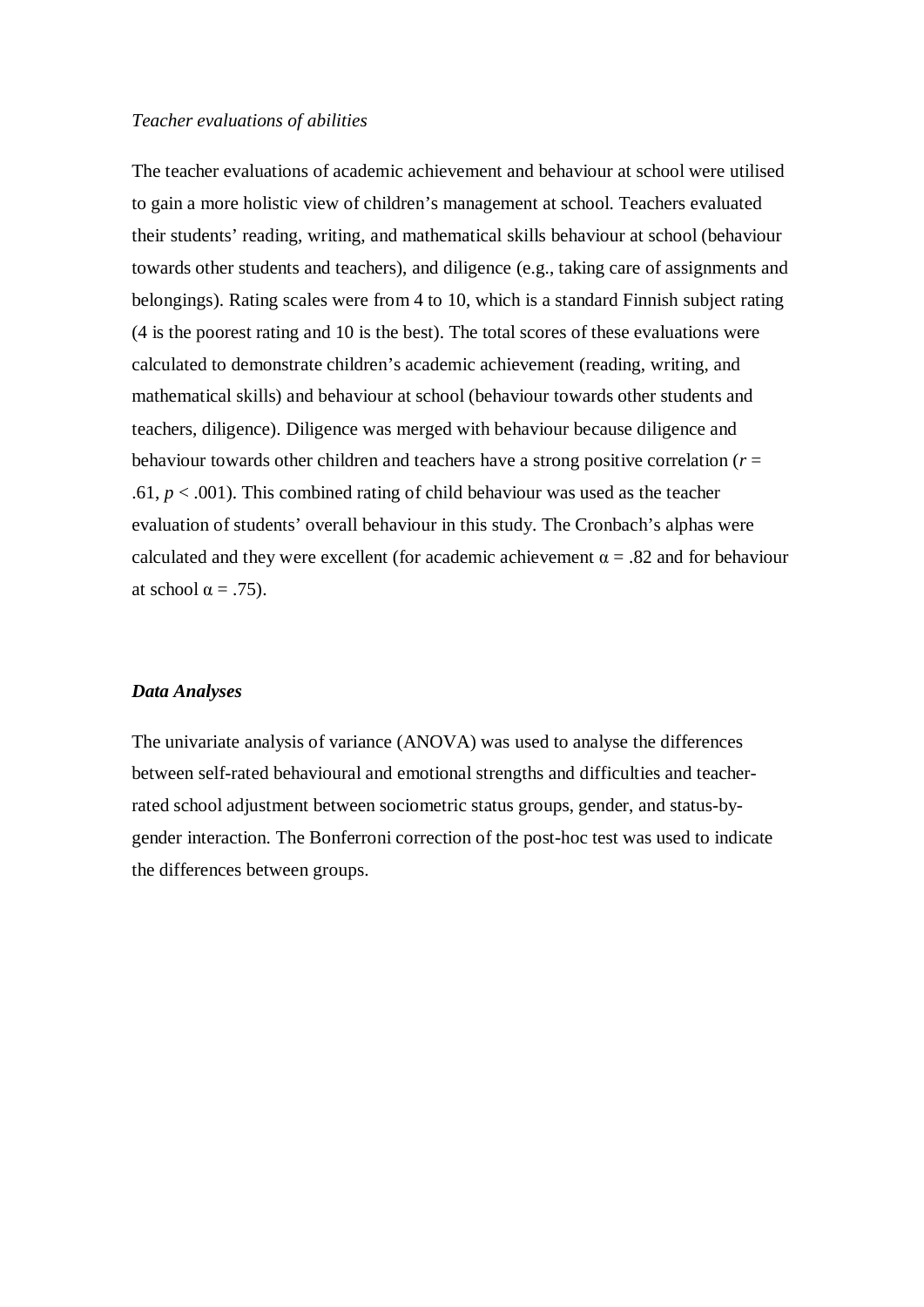#### **Results**

#### *Preliminary analyses*

First, the intercorrelations between variables were calculated. Most of the correlations were statistically significant at the 0.01 level. The highest positive correlation was between interpersonal strengths and overall strength index ( $r = .92$ ,  $p < 0.01$ ), and the highest negative correlation was between school functioning and externalising problems  $(r = -.47, p < 0.01$ ; for more information, see Table 1):

Table 1 near here

#### *Differences between sociometric status groups*

#### *Behavioural and emotional strengths*

A univariate analysis of variance indicated that there was a significant main effect of sociometric status group on intrapersonal strengths (BERS-2)  $F(4, 41) = 3.34$ ,  $p = .010$ ,  $\eta_{\text{p}}^2 = .03$ , school functioning (BERS-2) F(4, 405) = 3.33, *p* = .011,  $\eta_{\text{p}}^2 = .03$ , affective strengths (BERS-2) F(4, 405) = 3.17,  $p = .014$ ,  $\eta_{p}^{2} = .03$ , strength index (BERS-2) F(4,  $405$ ) = 3.21,  $p = .013$ ,  $\eta^2$ <sub>p</sub> = .03, and prosocial behaviour (SDQ-Fin) F(4, 403) = 5.04, *p*  $= .001$ ,  $\eta^2$ <sub>p</sub> = .05. The main effect of sociometric status on interpersonal strengths (BERS-2) was nonsignificant  $F(4, 405) = 2.25$ ,  $p = .063$ ,  $\eta_{p}^{2} = .02$ . However, according to post-hoc analyses, there was a significant main effect between popular and rejected status groups (see Table 2 and Figure 1).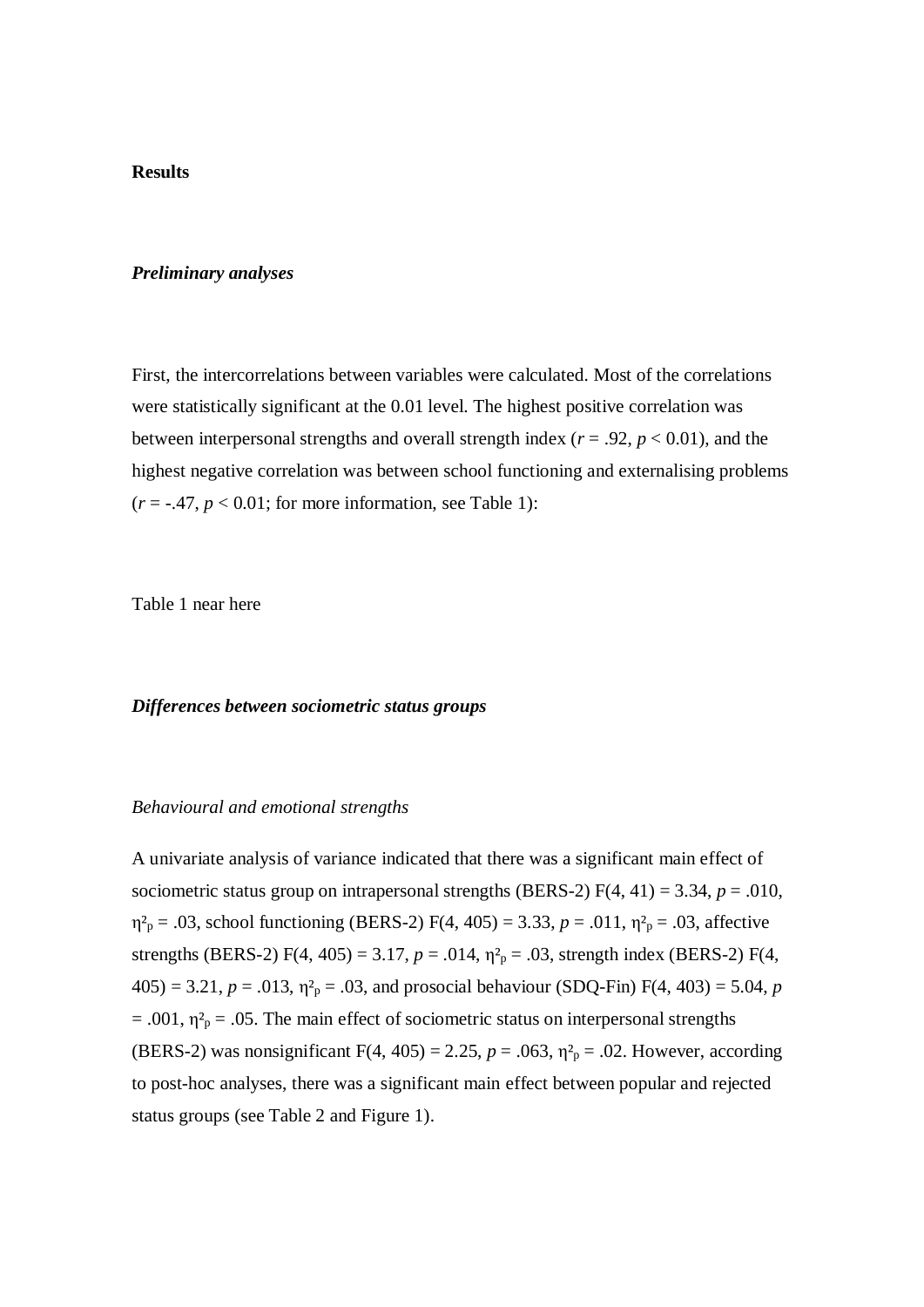## *Behavioural and emotional difficulties*

The ANOVA showed that there were significant main effects of status group on externalising problems (SDQ-Fin)  $F(4, 403) = 5.08$ ,  $p = .001$ ,  $\eta^2$ <sub>p</sub> = .05, internalising problems (SDQ-Fin)  $F(4, 403) = 5.29$ ,  $p < .001$ ,  $\eta_{p}^{2} = .05$ , and total difficulties score  $(SDQ-Fin) F(4, 403) = 6.08, p < .001, \eta^2$ <sub>p</sub> = .06 (Table 2 and Figure 1).

## *Teacher evaluations*

The ANOVA showed a statistically significant main effect of social status on academic achievement F(4, 370) = 3.95,  $p = .004$ ,  $\eta_{p}^{2} = .04$ , and behaviour at school F(4, 370) = 12.66,  $p < .001$ ,  $\eta^2 p = .12$  (see Table 2 and Figure 1).

# *Gender differences*

The main effect of gender was significant for affective strengths (BERS-2)  $F(1, 405) =$ 21.57,  $p < .001$ ,  $\eta^2$ <sub>p</sub> = .05, prosocial behaviour (SDQ-Fin) F(1,403) = 21.88,  $p < .001$ ,  $\eta_{\text{p}}^2 = .05$ , externalising problems (SDQ-Fin) F(1, 403) = 8.45,  $p = .004$ ,  $\eta_{\text{p}}^2 = .02$ , and teacher-rated behaviour at school F(1, 370) = 44.22,  $p < .001$ ,  $\eta^2 p = .11$ . There were no statistically significant gender differences for other variables (see Table 2).

#### *Status-by-gender interaction effects*

A significant status-by-gender interaction effect occurred only for prosocial behaviour  $F(4, 403) = 3.17$ ,  $p = .014$ ,  $\eta^2$ <sub>p</sub> $= .03$ . Separate status-by-prosocial analyses were conducted on girls and boys to find the differences between girls' and boys' status groups. Differences between status groups for prosocial behaviour were significant only for boys  $F(4, 212) = 5.84$ ,  $p < .001$ . All the other status-by-gender interaction effects were nonsignificant.

Table 2 near here

## Figure 1 near here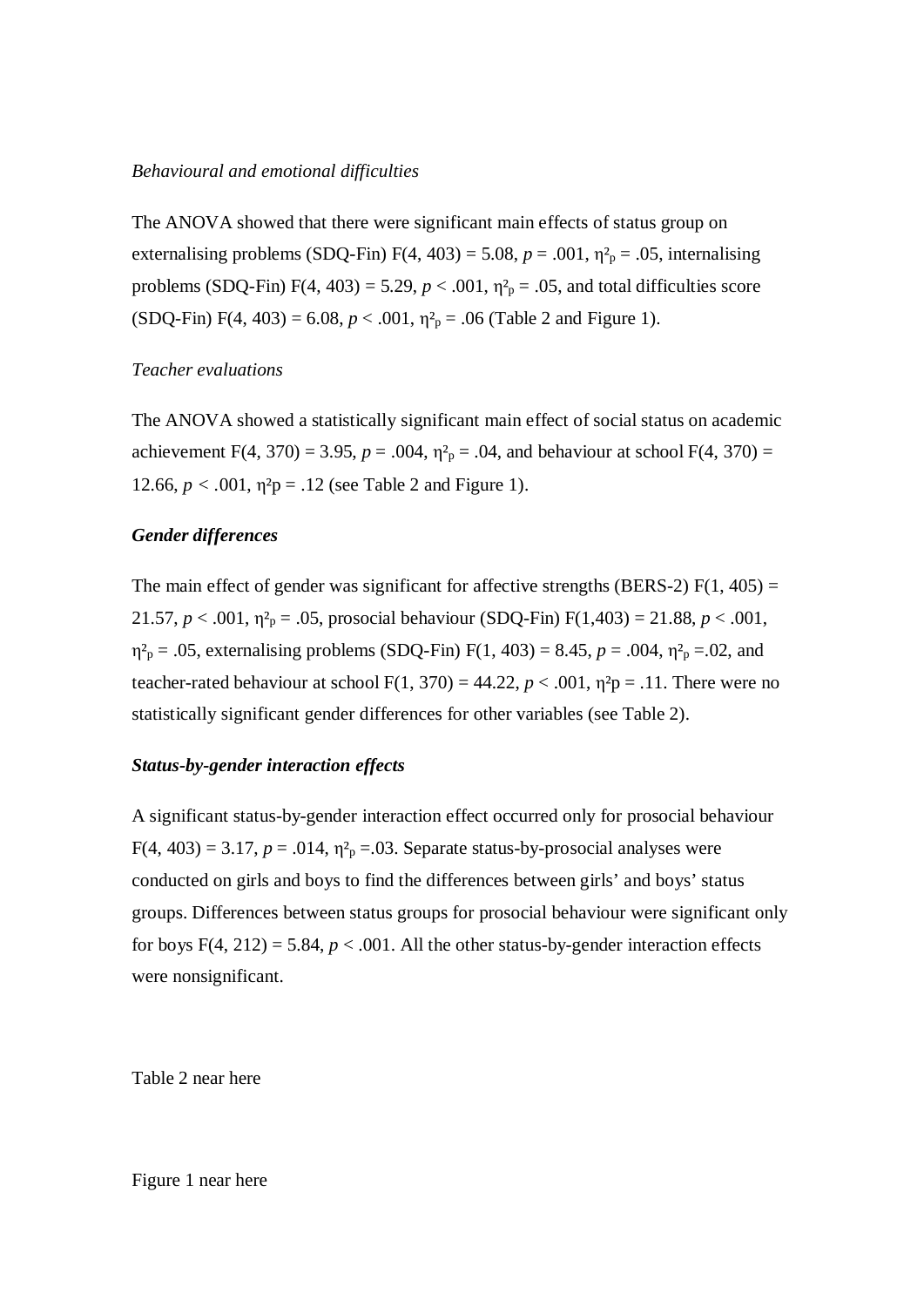#### **Discussion**

This study examined how sociometric status groups differ in terms of children's selfassessed behavioural and emotional strengths, difficulties, and teacher-rated academic achievement and behaviour at school. The salient finding was that sociometrically popular children have many behavioural and emotional strengths and fewer difficulties compared to other sociometric groups. These differences were particularly evident in a comparison with the rejected status group, and popular children also showed higher achievement and fewer behaviour problems as assessed by teachers. Sociometrically popular children are typically described as prosocial, well-adjusted, and academically competent, whereas the behavioural profile of rejected children would seem to be the opposite of that of popular children (Coie et al. 1982; Newcomb et al. 1993; Soponaru et al. 2014). This study indicates that sociometrically popular children have a more positive view of their own behavioural and emotional strengths, and their more positive behavioural profile also appears when the self-assessment measurement tool was used.

The second prominent finding was that children in the rejected status group assessed their behavioural and emotional strengths similar to children in the controversial status group. Previous studies have established that children in the controversial and rejected status groups differ in their behavioural profiles, especially with regard to prosocial behaviour. Controversial children usually use both prosocial and aggressive strategies to gain power and resources in the peer group (Braza et al. 2007; Coie et al. 1982; Newcomb et al. 1993). One explanation for this contradictory finding is that the behavioural profile of the controversial status group is difficult to define exactly because their status in the peer group depends on the characteristics appreciated by the peer group (Hill and Merrell 2004). Some of them can gain positive nominations from peers for non-behavioural characteristics (e.g., physical attractiveness, athletic skills, family socioeconomic status) (Adler and Adler 1998) and, thus, differ from the rejected status group.

Boys and girls differed from each other under some circumstances. Girls reported having more affective strengths than boys. This result replicates the results of earlier studies because girls are described to be more intimate, supportive, and helpful than boys in their friendships (Bukowski et al. 1994; Parker and Asher 1993).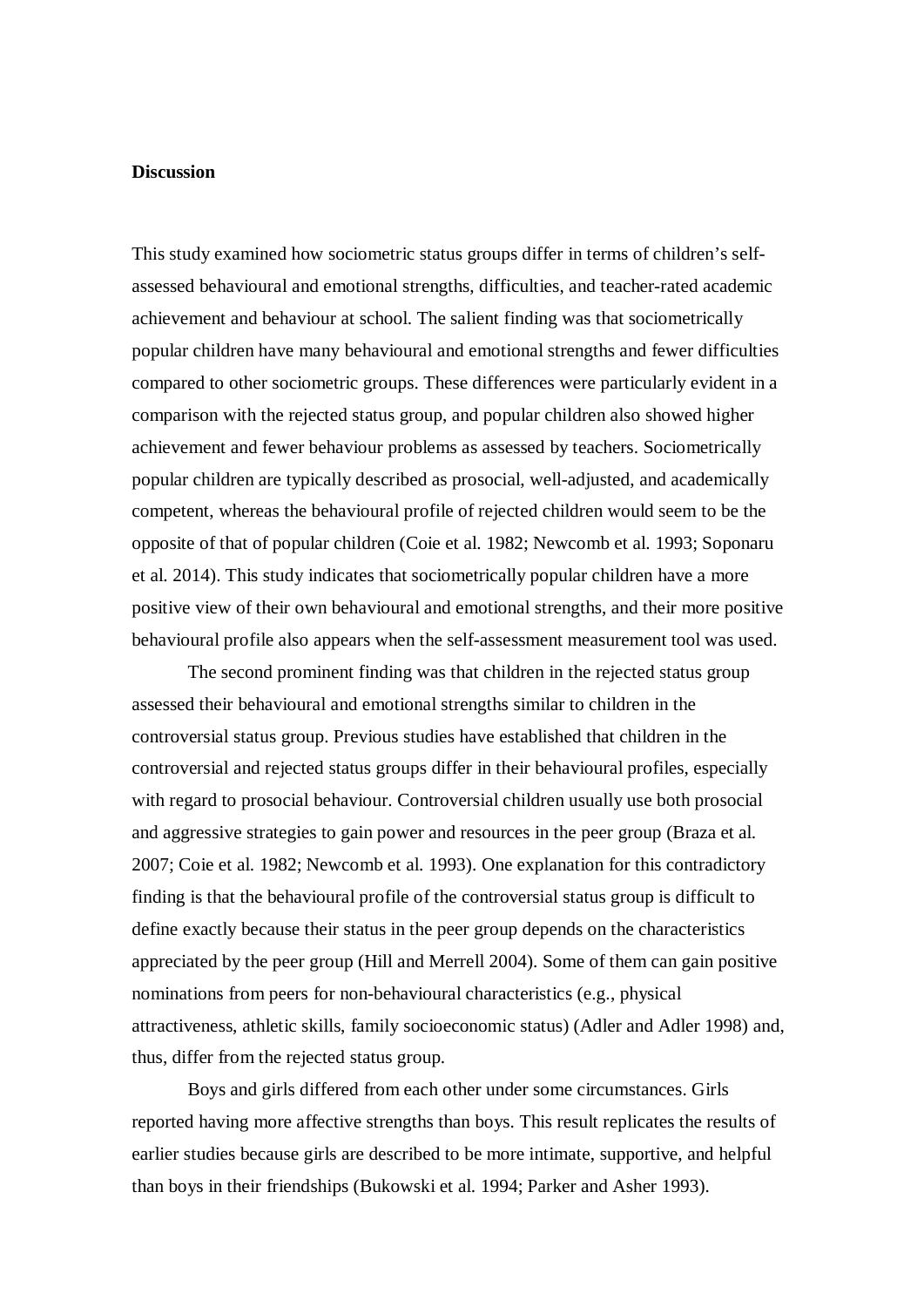According to this study, girls also perform better at school, have better prosocial behaviour, and fewer externalising problems than boys.

The only status-by-gender interaction was in prosocial behaviour and in separate status-by-prosocial analyses; this interaction was only found for boys. One explanation for this phenomenon is that among elementary school-aged children, gender differences in social and emotional behaviour are not yet as prominent as later in life. Girls are typically more prosocial than boys (Bukowski, Hoza and Boivin 1994; Parker and Asher 1993), and, for this reason, the status group is not as significant a factor for girls' prosocial behaviour as it is for boys.

#### *Limitations*

This study also had several limitations. First, the use of the self-measurement tool can lead to distortions. Younger age children usually overestimate their skills and competencies (Stipek 1984), especially the children who have problems with peers (Zakriski and Coie 1996).

A second substantial limitation is related to measuring peer popularity and rejection. According to LaFontana and Cillessen (2002) and Parkhurst and Hopmeyer (1998), in addition to sociometrically popular children (those who receive many positive nominations in sociometric questionnaires), there are also children who do not necessarily get positive nominations, but are viewed as popular by their peers. This phenomenon is known as *perceived popularity*. In this study, only sociometrically popular children's behavioural and emotional strengths were examined, and in subsequent studies, it would be interesting to compare the behavioural and emotional strengths of both sociometrically popular children and those who are only perceived as popular. In addition, aggressive-rejected and withdrawn-rejected children were not separated in this study. The behavioural basis of aggressive-rejected and withdrawnrejected children differ from each other (Bierman 2004; Zakriski and Coie 1996), and in future studies, it would be useful to separate these distinct types of rejected children.

A third limitation pertains to causality: does positive social status trigger the development of behavioural and emotional strengths, or does the occurrence of these strengths lead to an increase in sociometric status over time? This is a correlational study only, and thus, conclusions on such a direction of causality cannot be determined. It is important to clarify in future studies whether it is children's peer status that has an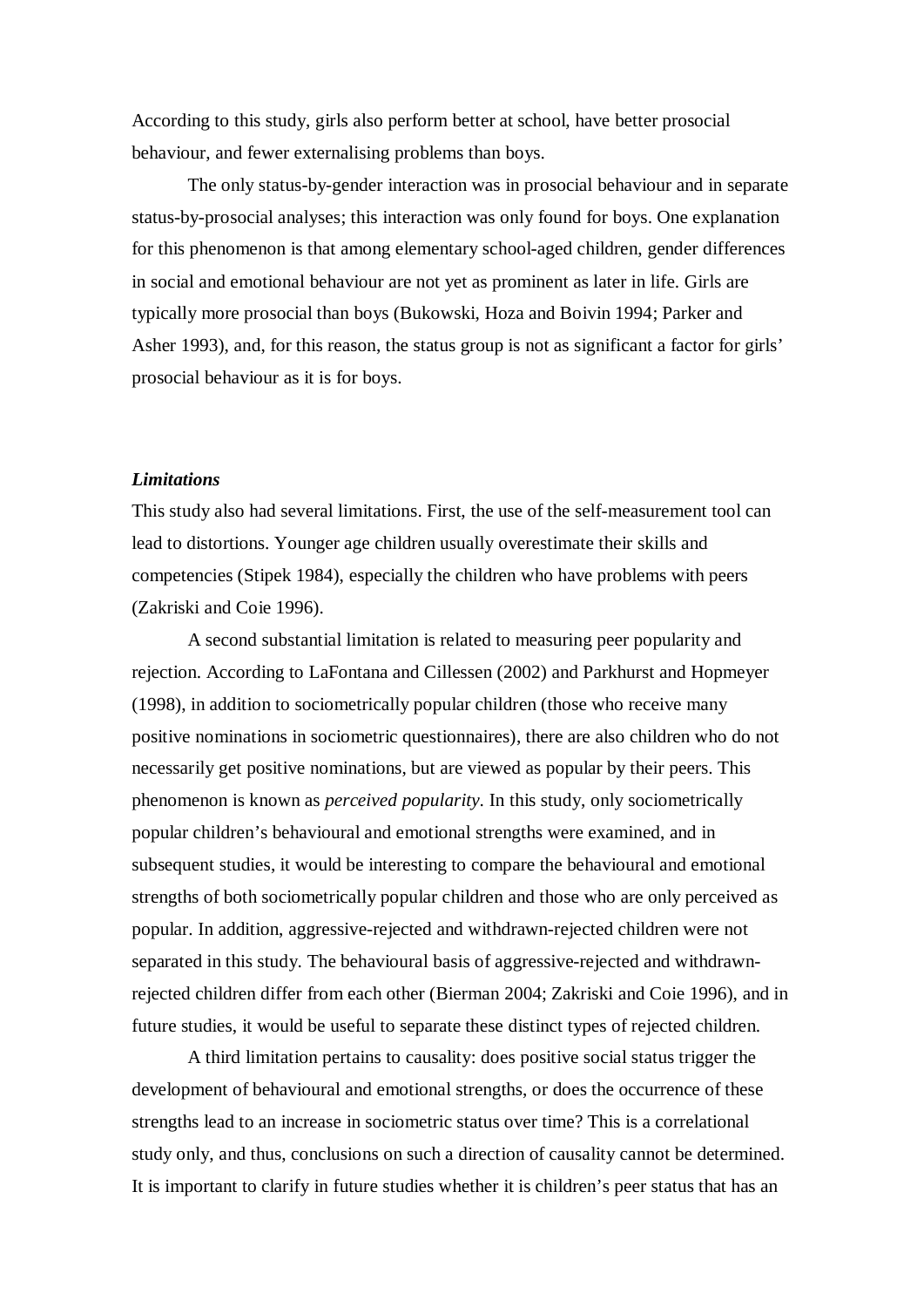effect on children's emotional and behavioural well-being or if it is their behaviour and emotional status that impacts children's likeability among peers.

This study had also many strengths. First, the strength-based assessment tool (BERS-2) was used in this study. Primarily difficulties-based assessment tools have been used in many studies that have focused on the behavioural profiles of sociometric status groups (e.g., Cantrell and Prinz 1985; Coie et al. 1982; Laine et al. 2010). It is also important to assess children's strengths to obtain an overall view of children's behaviour (Nickerson 2007) and find the behavioural characteristics where children with problematic peer relationships need support.

Second, in many sociometric studies, children's behavioural and emotional characteristics are evaluated by their peers, parents, teachers, direct observations, or meta-analyses (Braza et al. 2007; Coie et al. 1982; Hill and Merrell 2004; Newcomb et al. 1993; Woodward and Fergusson 2000) instead of self-assessment. The BERS-2 has also been shown to be a valid measurement tool for self-assessment (Sointu, et al. 2012), whereas many deficit-based tools (e.g., SDQ-Fin) prefer adult-based evaluations (Kuhn et al. 2017). Regardless of the limitations of self-assessment tools, the use of self-ratings enables the viewing of children's behavioural and emotional life from their own perspective and, thus, provides for better understanding of children's subjective well-being.

#### *Conclusion*

In conclusion, despite limitations, this study provided new insights into the behavioural profiles of sociometrically diverse status groups. It was found that children's social status in the peer group was connected to their self-assessed behavioural and emotional strengths. Children with positive peer relationships have more favourable picture of their own skills and competencies than children who have problems with peers. It is important to recognise that children's peer relationships and their behavioural and emotional well-being are not separate phenomena, but rather, influence each other. Encouraging children's behavioural and emotional skills in the classroom may enhance their social and emotional functioning and, thus, promote the development of positive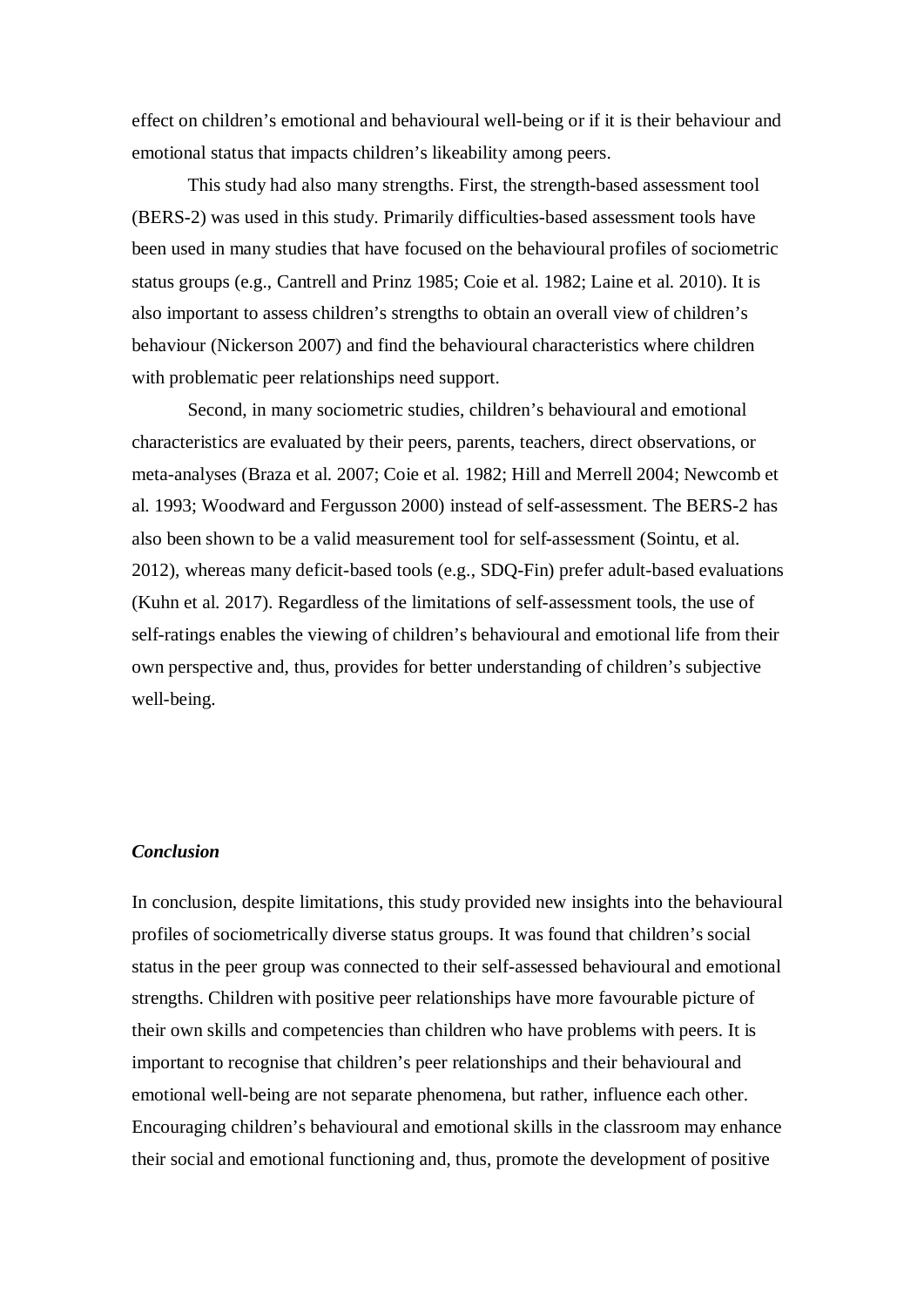peer relationships. Enhancing children's strengths and competencies in a classroom context is important for the development of all children but especially for children with problematic peer relationships.

Acknowledgements

This work was supported by the Finnish Cultural Foundation.

## References

- Adler, P. A., and P. Adler. 1998. *Peer power: Preadolescent culture and identity.* New Brunswick, NJ: Rutgers University Press.
- Almquist, Y. B. and L. Brännström. 2014. "Childhood peer status and the clustering of social, economic, and health-related circumstances in adulthood." *Social Science & Medicine* 105: 67-75. doi: 10.1016/j.socscimed.2014.01.011
- Asher, S. R. and K. Dodge 1986. "Identifying children who are rejected by their peers." *Developmental Psychology* 22: 444-449. doi: 10.1037/0012-1649.22.4.444
- Asher, S. R., J. T. Parkhurst, S. Hymel, and G. A. Williams. 1990. "Peer rejection and loneliness in childhood." In *Peer rejection in childhood,* edited by S. R. Asher and J. D. Coie, 253-273. New York: Cambridge University Press.
- Bell-Dolan, B. J., S. L. Foster, and J. S. Christopher 1995. "Girls' peer relations and internalizing problems: Are socially neglected, rejected, and withdrawn girls at risk?" *Journal of Clinical Child Psychology* 24: 463-473.
- Bierman, K. L. 2004. *Peer rejection: Developmental processes and intervention strategies.* New York: Guilford Press.
- Blöte, A. W., C. L., Bokhorst, A. C., Miers, and P. M. Westenberg. 2012. "Why are socially anxious adolescents rejected by peers? The role of subject-group similarity characteristics." *Journal of Research on Adolescence* 22: 123-134. doi: 10.1111/j.1532-7795.2011.00768.x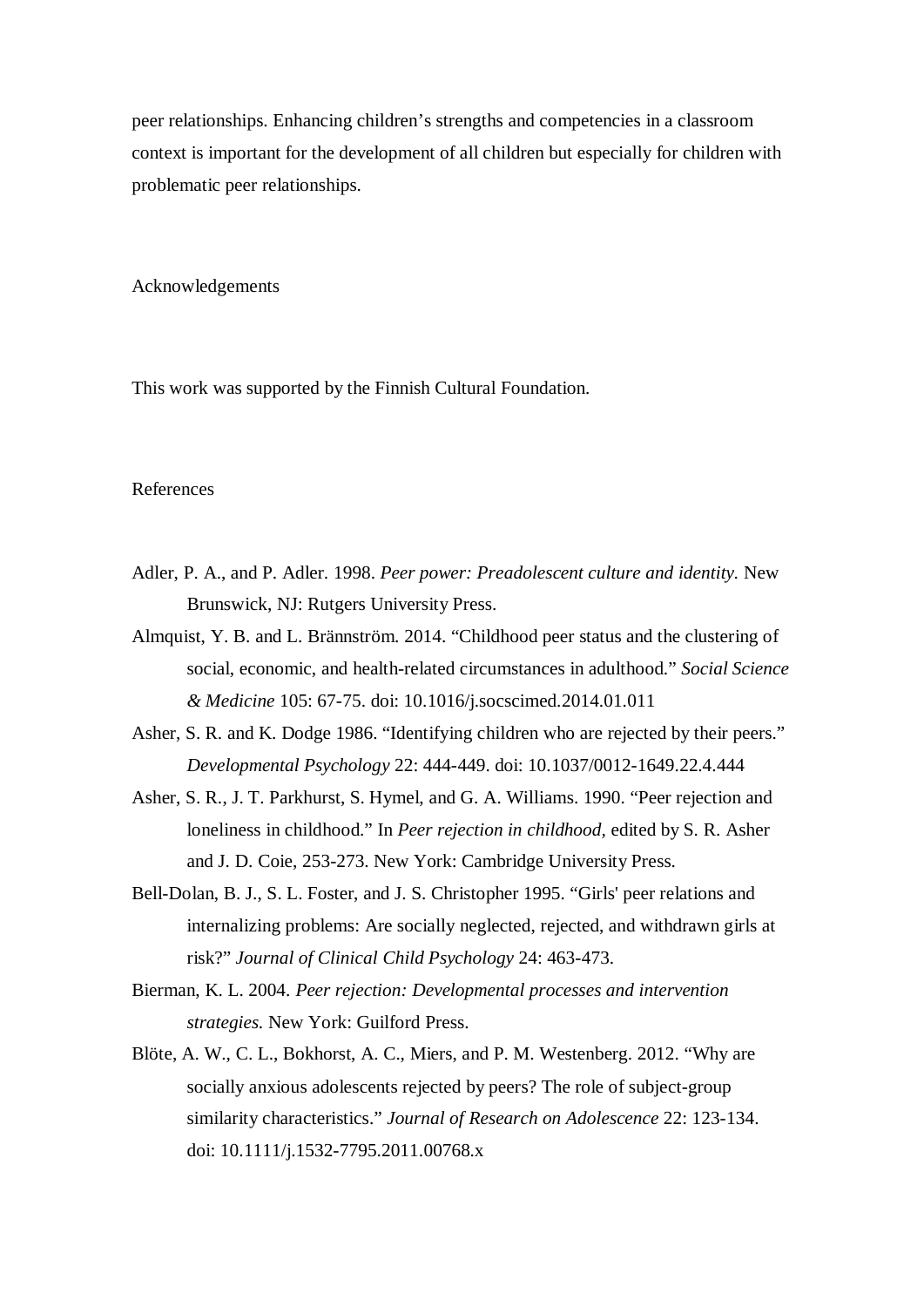- Braza, F., P. Braza, M. R. Carreras., J. M. Muñoz, J. R., Sánchez-Martin, A. Azurmendi, A., Sorozapal, A. Carcía and J. Cardas. 2007. "Behavioral profiles of different types of social status in preschool children: An observational approach." *Social Behavior and Personality* 35: 195-212.
- Borg, A. M., P. Kaukonen, R. Salmelin, M. Joukamaa, and T. Tamminen. 2012. "Reliability of the strengths and difficulties questionnaire among Finnish 4-9 year-old children." *Nordic Journal of Psychiatry* 66: 403-413. doi: 10.3109/08039488.2012.660706
- Bukowski, W. M., B. Hoza, and M. Boivin. 1994. "Measuring friendship quality during pre- and early adolescence: The development and psychometric properties of the Friendship Qualities Scale." *Journal of Social and Personal Relationships* 11: 471-484.
- Cantrell, V. L., and R. J. Prinz. 1985. "Multiple perspectives of rejected, neglected, and accepted children: Relation between sociometric status and behavioral characteristics." *Journal of Consulting and Clinical Psychology* 53: 884-889.
- Cillessen, A. H. N. 2009. "Sociometric methods." In *Handbook of peer interactions, relationships and groups*, edited by K. H. Rubin, W. M. Bukowski, and B. Laursen, 82-99. New York: Guilford.
- Clark, K. E., and G. W. Ladd. 2000. "Connectedness and autonomy support in parent– child relationships: Links to children's socioemotional orientation and peer relationships." *Developmental Psychology* 36: 485-498. doi: 10.1037//0012- 1649.36.4.485
- Coie, J. D., K. A. Dodge, and H. Coppotelli. 1982. "Dimensions and types of social status: A cross-age perspective." *Developmental Psychology* 18: 557-570. doi: 10.1037/0012-1649.18.4.557
- Coie, J. D., K. A. Dodge, and J. B. Kupersmidt. 1990. "Peer group behavior and social status." In *Peer rejection in childhood*, edited by S. R. Asher and J. D. Coie, 17- 59. New York: Cambridge University Press.
- DeRosier, M. E., and J. M. Thomas. 2003. "Strengthening sociometric prediction: Scientific advances in the assessment of children's peer relations." *Child Development* 75: 1379-1392. doi: 10.1111/1467-8624.00613
- Epstein, M. H. 2004. *Behavioral and Emotional Rating Scale: A strength-based approach to assessment (2nd ed.).* Austin, TX: PRO-Ed.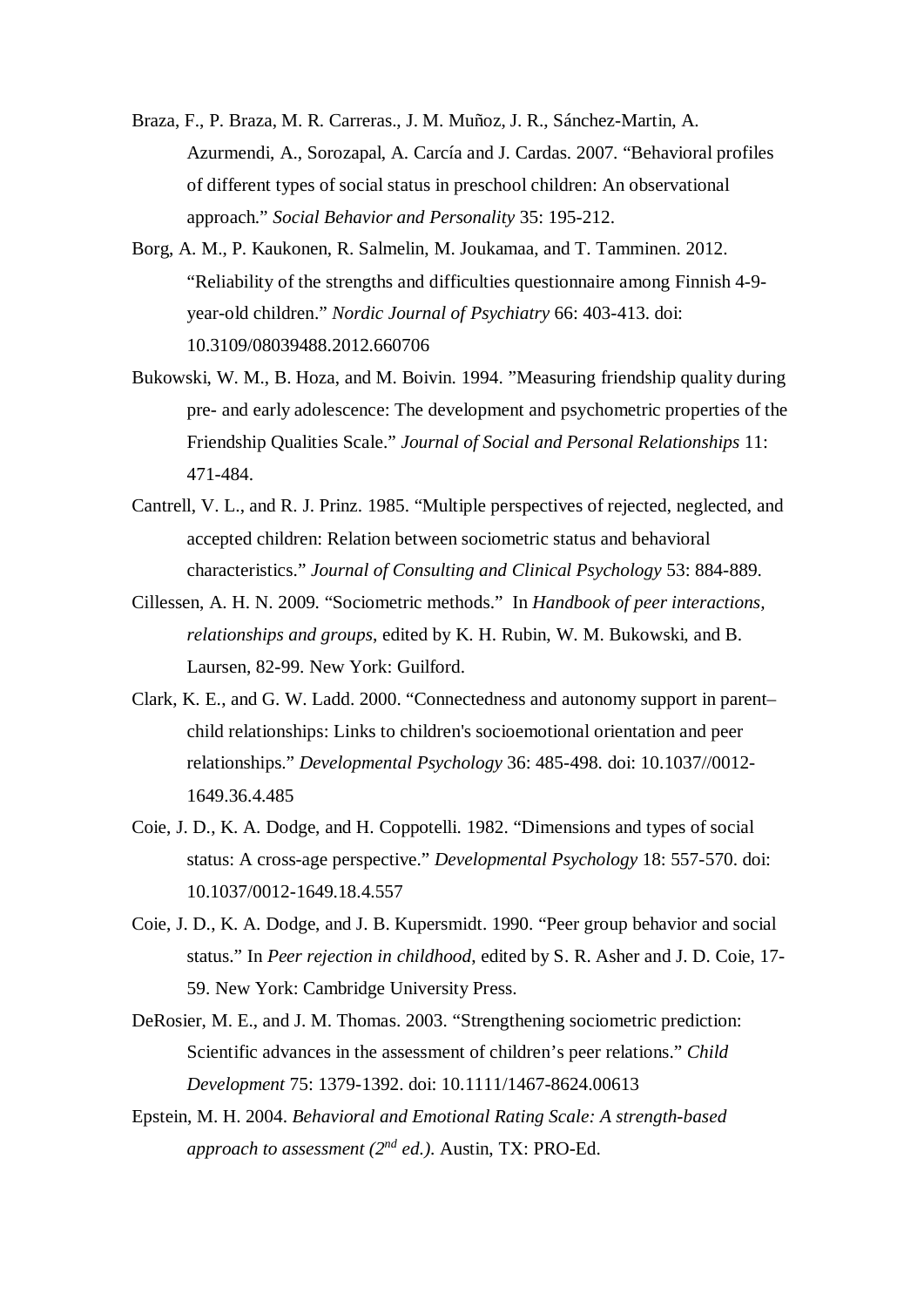- Faris, R., and S. Ennett. 2012. "Adolescent aggression: The role of peer group status motives, peer aggression, and group characteristics." *Social Networks* 34: 371- 378. doi: 10.1016/j.socnet.2010.06.003
- Gest, S. D., A. Jr. Sesma, A. S. Masten, and A. Tellegen. 2006. "Childhood peer reputation as a predictor of competence and symptoms 10 years later." *Journal of Abnormal Child Psychology* 34: 509-526. doi: 10.1007/s10802-006-9029-8
- Gibb, S. J., D. M. Fergusson, and R. J. Horwood. 2008. "Gender differences in educational achievement to age 25." *Australian Journal of Education* 52: 63-80. doi: 10.1177/000494410805200105.
- Goodman, R. 1997. "The Strengths and Difficulties Questionnaire: A research note." *Journal of Child Psychology and Psychiatry* 38: 581-586.
- Goodman, R. 2001. "Psychometric properties of the strengths and difficulties questionnaire." *Journal of the American Academy of Child & Adolescent Psychiatry* 40: 1337-1345. doi: 10.1097/00004583-200111000-00015
- Goodman, R., D. L. Lamping, and G. B. Ploubidis. 2010. "When to use broader internalising and externalising subscales instead of the hypothesised five subscales on the Strengths and Difficulties Questionnaire (SDQ): data from British parents, teachers and children." *Journal of Abnormal Child Psychology* 38: 1179-1191.
- Hill, D. K. and K. W. Merrell. 2004. "Characteristics of "controversial" children: An exploration of teacher and parent social behavior rating scale datasets." *Psychology in the Schools,* 41: 497-507. doi: 10.1002/pits.10175
- Kiuru, N., K. Haverinen, K. Salmela-Aro, J.-E. Nurmi, H. Savolainen, and L. Holopainen. 2011. "Students with reading and spelling disabilities: peer groups and educational attainment in secondary education*." Journal of Learning Disabilities* 44: 556 – 569. doi: 10.1177/0022219410392043
- Koskelainen, M., A. Sourander, and A. Kaljonen. 2000. "The Strengths and Difficulties Questionnaire among Finnish school-aged children and adolescents." *European Child & Adolescent Psychiatry* 9: 277-284. doi: 2443/10.1007/s007870070031
- Koskelainen, M., A. Sourander, and M. Vauras. 2001. "Self-reported strengths and difficulties in a community sample of Finnish adolescents." *European Child & Adolescent Psychiatry*10: 180-185. doi: 2443/10.1007/s007870170024
- Kuhn, C., M. Aebi, H. Jakobsen, T. Banaschewski, L. Poustka, Y. Grimmer, R. Goodman, and H.-C. Steinhausen. 2017. "Effective mental health screening in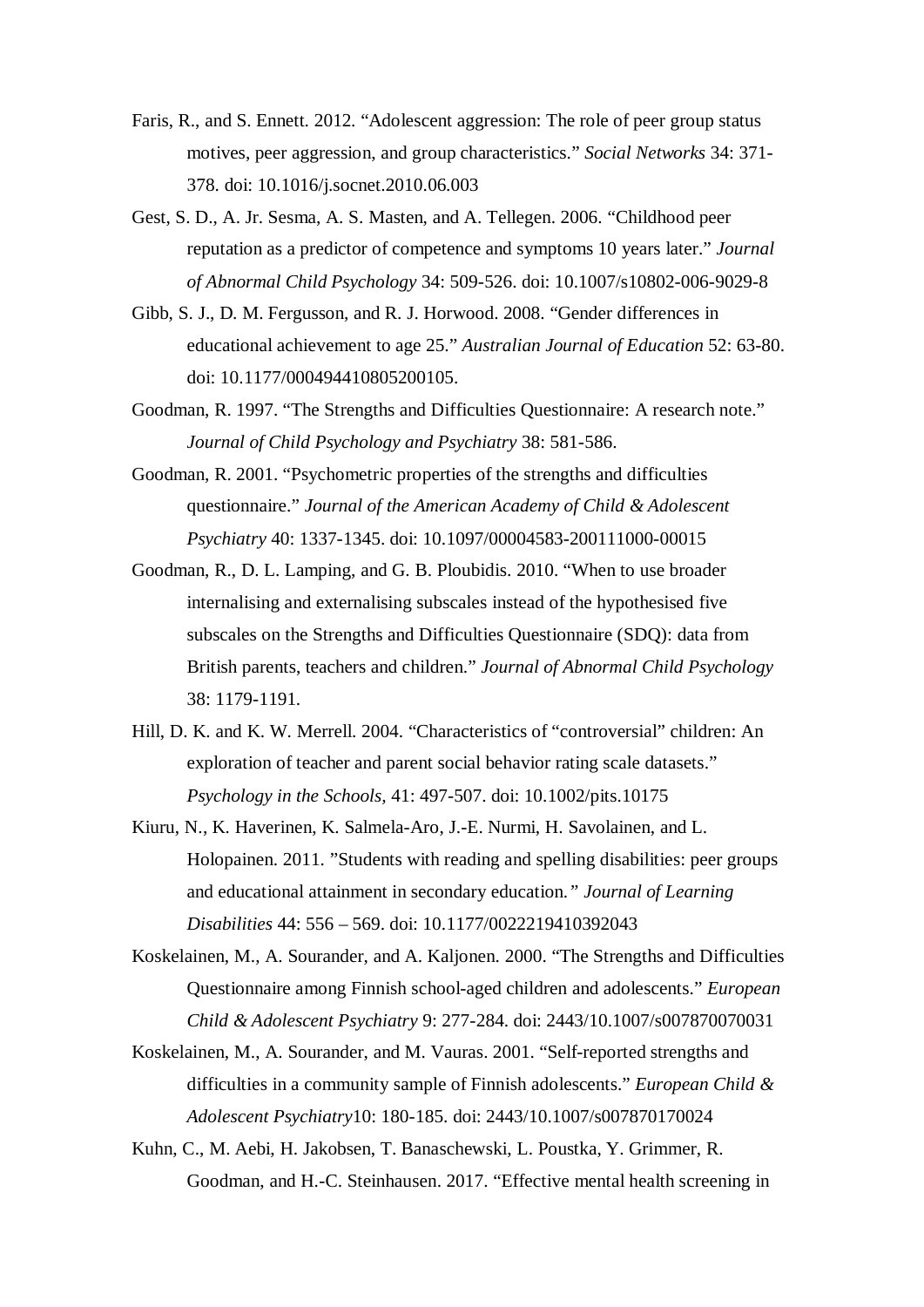adolescents: Should we collect data from youth, parents, or both?" *Child Psychiatry and Human Development* 48: 385-392. doi: 2048/10.1007/s10578- 016-0665-0

- LaFontana, K. M. and A. H. N. Cillessen. 2002. "Children's perceptions of popular and unpopular peers: A multimethod assessment." *Developmental Psychology* 38: 635-647. doi: 10.1037//0012-1649.38.5.635
- Laine, K., M. Neitola, J. Auremaa, and E. Laakkonen. 2010. "Longitudinal study on the co-occurrence of peer problems at daycare centre, in preschool and first grade of school." *Scandinavian Journal of Educational Research* 54: 471-485. doi: 10.1080/00313831.2010.508917
- Lambert, M. C., E. T. Sointu, and M. H. Epstein. 2018. "A comprehensive review of international research using the Behavioral and Emotional Rating Scale." International Journal of School & Educational Psychology doi: 10.1080/21683603.2017.1422061
- Lappalainen, K., H. Savolainen, M. Kuorelahti, and M. H. Epstein. 2009. "An international assessment of the emotional and behavioral strengths of youth." *Journal of Child and Family Studies* 18: 746-753. doi: 10.1007/s10826-009- 9287-5
- Marryat, L., L. Thompson, H. Minnis, and P. Wilson. 2014. "Associations between social isolation, pro-social behaviour and emotional development in preschool aged children: a population based survey of kindergarten staff." *BMC Psychology* 2: 44*.* doi: 10.1186/s40359-014-0044-1.
- McMullen, J. A., K. Veermans, and K. Laine. 2014. "Tools for the classroom? An examination of existing sociometric methods for teacher use." *Scandinavian Journal of Educational Research* 58: 624-638. doi: 2443/10.1080/00313831.2013.838694
- Nelson, D. A., K. C. Burner, S. M. Coyne, C. H. Hart, and C. C. Robinson. 2016. "Correlates of sociometric status in Russian preschoolers: Aggression, victimization, and sociability." *Personality and Individual Differences* 94: 332- 336. doi: 10.1016/j.paid.2016.01.054
- Nelson, D. A., C. C. Robinson, G. H. Hart, A. D. Albano, and S. J. Marshall. 2010. "Italian preschoolers' peer-status linkages with sociability and subtypes of aggression and victimization." *Social Development* 19: 698-720. doi: 10.1111/j.1467-9507.2009.00551.x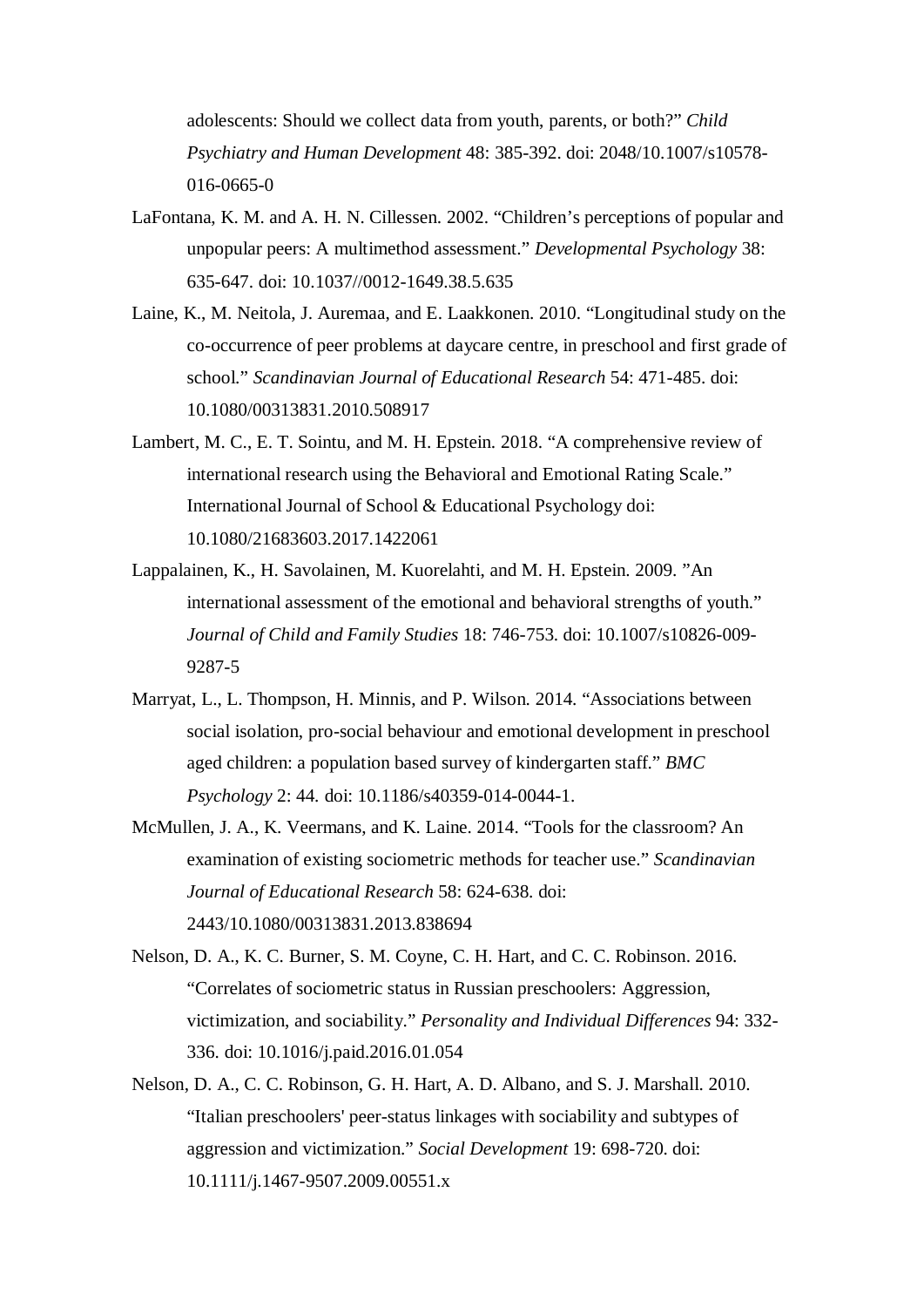- Newcomb, A. F. and W. M. Bukowski. 1983. "Social impact and social preference as determinants of children's peer group status." *Developmental Psychology* 19: 856–867. doi: 10.1037/0012-1649.19.6.856
- Newcomb, A. F., W. M. Bukowski, and L. Pattee. 1993. "Children's peer relations: A meta-analytic review of popular, rejected, neglected, controversial, and average sociometric status." *Psychological Bulletin* 113: 99-128.
- Nickerson, A. B. 2007. "The use and importance of strength-based assessment." *School Psychology Forum: Research in Practice* 2: 15-25.
- Parker, J. G. and S. R. Asher. 1987. "Peer relations and later personal adjustment: Are low-accepted children at risk?" *Psychological Bulletin* 102: 357-389.
- Parker, J. G. and S. R. Asher. 1993. "Friendship and friendship quality in middle childhood: Links with peer group acceptance and feelings of loneliness and social dissatisfaction." *Developmental Psychology* 29: 611-621.
- Parkhurst, J. T. and S. R. Asher. 1992. "Peer rejection in middle school: Subgroup differences in behavior, loneliness, and interpersonal concerns*." Developmental Psychology* 28: 231-241.
- Parkhurst, J. T. and S. R. Hopmeyer. 1998. "Sociometric popularity and peer-perceived popularity." *The Journal of Early Adolescence* 18: 125-144.
- Patterson, C. J., N. A. Vaden, and J. B. Kupersmidt. 1991. "Family backround, recent life events and peer rejection during childhood." *Journal of Social and Personal Relationships* 8: 347-361.
- Penner, L. A., J. F. Dovidio, J. A. Piliavin, and D. A. Schroeder. 2005. "Prosocial behavior: Multilevel perspectives." *Annual Review of Psychology* 56: 365-392. doi: 10.1146/annurev.psych.56.091103.070141
- Renato, G. G. C. 2016. "Gender differences in academic achievement: The mediating role of personality." *Personality and Individual Differences* 94: 54-58. doi:10.1016/j.paid.2016.01.011.
- Rodkin, P. and C. Berger. 2008. "Who bullies whom? Social status asymmetries by victim gender." *International Journal of Behavioral Development* 32: 473-485. doi: 10.1177/0165025408093667
- Sointu, E. T., H. Savolainen, M. C. Lambert, K. Lappalainen, and M. H. Epstein. 2012. "Cross Informant Agreement of Behavioral and Emotional Strengths between Finnish Students and Teachers." *Scandinavian Journal of Educational Research* 56: 625-636. doi: 10.1080/00313831.2011.621135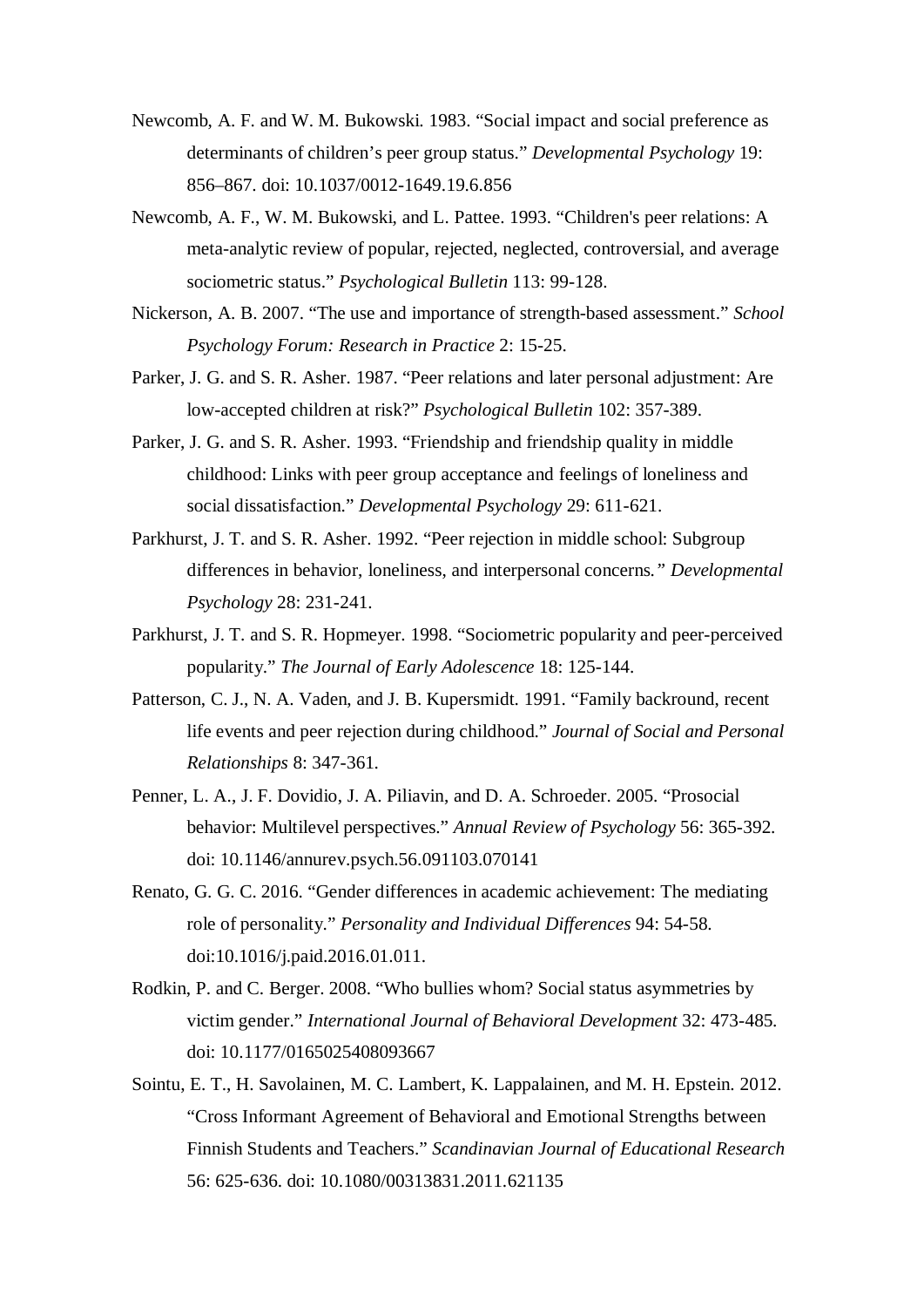- Sointu, E. T., H. Savolainen, M. C. Lambert, K. Lappalainen, and M. H. Epstein. 2014. "Behavioral and emotional strength-based assessment of Finnish elementary students: psychometrics of the BERS-2*.*" *European Journal of Psychology of Education* 29: 1-19. doi: 10.1007/s10212-013-0184-3
- Soponaru, C., C. Tincu, and M. Iorga. 2014. "The influence of the sociometric status of students on academic achievement." *Agathos: An International Review of the Humanities and Social Sciences* 2: 149-168.
- Stipek, D. 1984. "Young children's performance expectations: Logical analysis or wishful thinking?" In *Advances in motivation and achievement: Vol. 3. The development of achievement motivation,* edited by J. G. Nicholls, 33-56. Greenwich, CT: JAI Press.
- Steinmayr, R. and B. Spinath. 2008. "Sex differences in school achievement: What are the roles of personality and achievement motivation?" *European Journal of Personality* 22: *185-209.* doi: 10.1002/per.676
- Teunissen, H. A., C. B. Adelman, M. J. Prinstein, J. Spijkerman, E. A. P. Poelen, R. C. M. E. Engels, and R. H. J. Scholte. 2011. "The interaction between pubertal timing and peer popularity for boys and girls: An integration of biological and interpersonal perspectives on adolescent depression." *Journal of Abnormal Child Psychology* 39: 413-423. doi: 10.1007/s10802-010-9467-1
- Voyer, D. and S. D. Voyer. 2014. "Gender differences in scholastic achievement: A meta-analysis" *Psychological Bulletin* 140: 1174-1204. doi: 10.1037/a0036620.
- Wentzel, K. R. and S. R. Asher. 1995. "Academic lives of neglected, rejected, popular, and controversial children." *Child Development* 66: 754-763. doi: 10.1111/1467- 8624.ep9506152723
- Woodward, L. J. and D. M. Fergusson. 2000. "Childhood peer relationship problems and later risks for educational under-achievement and unemployment*.*" *Journal of Child Psychology and Psychiatry* 41: 191-201.
- Zakriski, A. L. and J. D. Coie. 1996. "A comparison of aggressive-rejected and nonaggressive-rejected children's interpretations of self-directed and otherdirected rejection." *Child Development* 67: 1048-1070. doi: 10.1111/1467- 8624.ep9704150183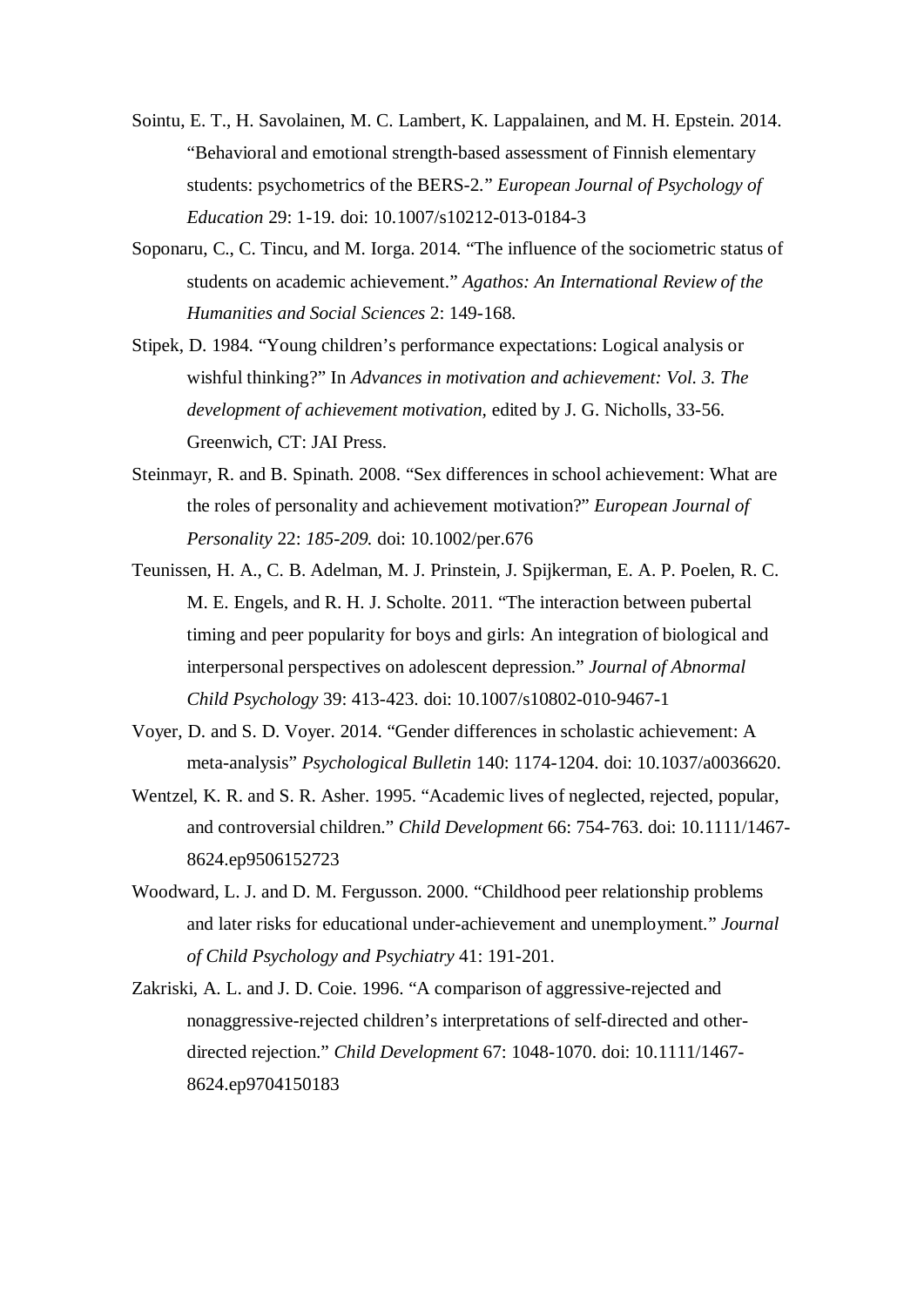| Variable | $\mathbf{1}$        | 2                        | $\mathfrak{Z}$ | $\overline{4}$ | 5        | 6       | $\overline{7}$ | $8\,$          | 9         | 10        | 11             | 12             |
|----------|---------------------|--------------------------|----------------|----------------|----------|---------|----------------|----------------|-----------|-----------|----------------|----------------|
| 1. IS    | $\omega_{\rm{eff}}$ | $.76***$                 | $.68***$       | $.73***$       | $.70**$  | $.92**$ | $.67***$       | $-45**$        | $-18**$   | $-.35***$ | $.08^{\star}$  | $.22***$       |
| 2. IaS   |                     | $\overline{\phantom{a}}$ | $.68**$        | $.68**$        | $.68**$  | .88**   | $.54***$       | $-.37**$       | $-.32**$  | $-.39**$  | $.14***$       | $.15***$       |
| 3. FI    |                     |                          | $\blacksquare$ | $.63**$        | $.61***$ | $.83**$ | $.47**$        | $-.36***$      | $-.22**$  | $-.32**$  | .06            | $.16***$       |
| 4. SF    |                     |                          |                | $\blacksquare$ | $.58**$  | $.83**$ | $.52**$        | $-.47**$       | $-.24**$  | $-.40**$  | $.25***$       | $.35***$       |
| 5. AS    |                     |                          |                |                | $\sim$   | $.82**$ | $.59**$        | $-.31***$      | $-14**$   | $-.25**$  | $.12***$       | $.19***$       |
| 6. SI    |                     |                          |                |                |          | $\sim$  | $.66***$       | $-.46**$       | $-.25***$ | $-.40**$  | $.14***$       | $.24***$       |
| 7. Pro   |                     |                          |                |                |          |         | $\sim$         | $-.35**$       | $-.11***$ | $-.25**$  | .07            | $.22***$       |
| 8. Ext   |                     |                          |                |                |          |         |                | $\blacksquare$ | $.57***$  | $.88**$   | $-.27**$       | $-.39**$       |
| 9. Int   |                     |                          |                |                |          |         |                |                | $\sim$    | $.89**$   | $-.24**$       | $-18**$        |
| 10. Dif  |                     |                          |                |                |          |         |                |                |           | $\sim$    | $-.29**$       | $-.32**$       |
| 11. Aca  |                     |                          |                |                |          |         |                |                |           |           | $\blacksquare$ | $.45***$       |
| 12. Beh  |                     |                          |                |                |          |         |                |                |           |           |                | $\blacksquare$ |

Table 1. Intercorrelations between Variables.

*Note.* 1. IS = Interpersonal Strengths (BERS-2), 2. IaS = Intrapersonal Strengths (BERS-2), 3. FI = Family Involvement (BERS-2), 4. SF = School Functioning (BERS-2), 5. AS = Affective Strengths (BERS-2), 6. SI = Strength Index (BERS-2), 7. Pro = Prosocial Behaviour (SDQ-Fin), 8. Ext = Externalising Problems (SDQ-Fin), 9. Int = Internalising Problems (SDQ-Fin), 10. Dif = Total Difficulties Score (SDQ-Fin), 11. Aca = Academic Achievement (teacher evaluation), 12. Beh = Behaviour at School = behaviour towards other children and teachers, diligence (teacher evaluation). \* p < .05 \*\* p < .01 \*\*\* p < .001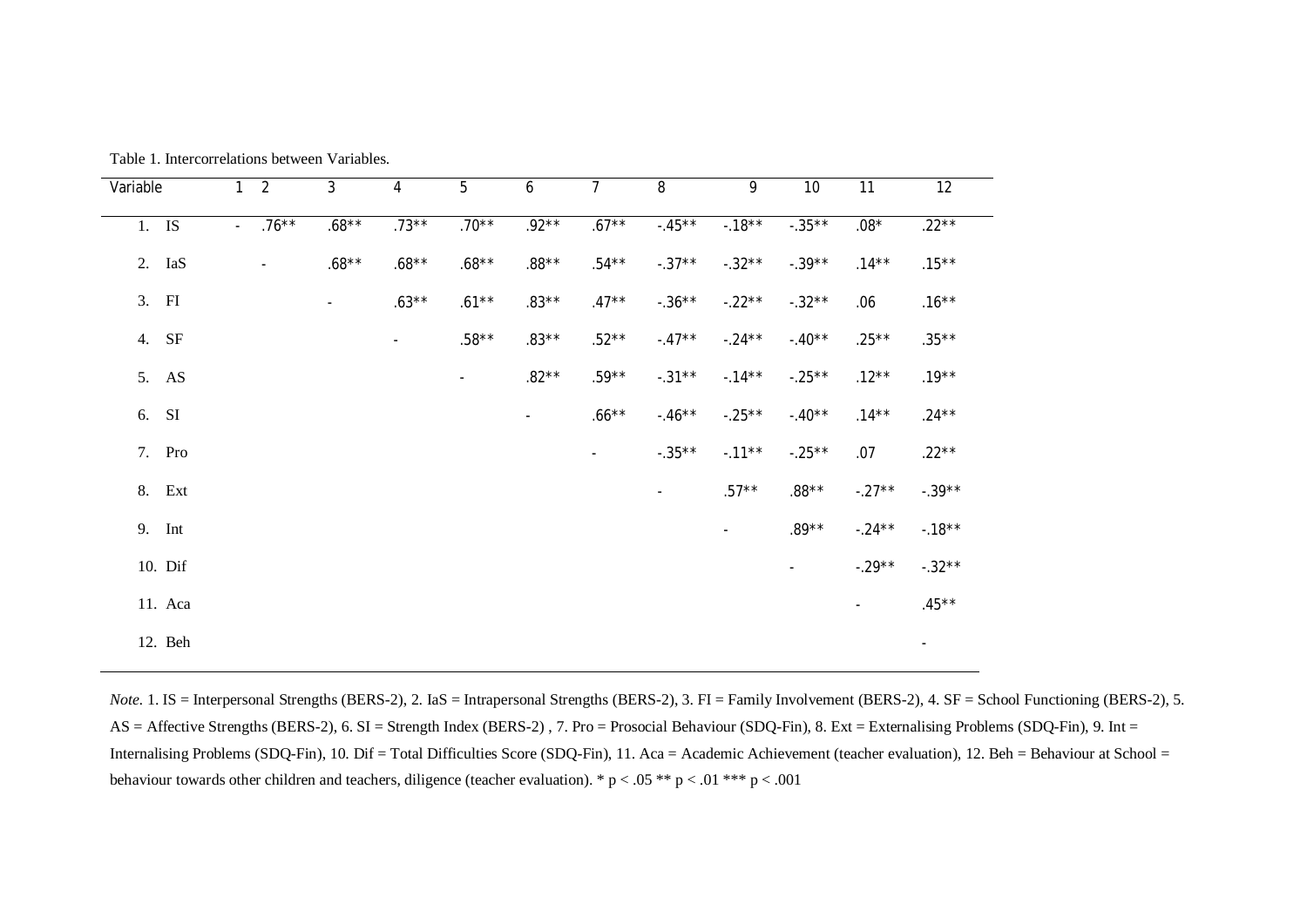|                           |                    |                      | <b>Status</b>         |                   |                      |            |          |                   | Gender            |            |          |
|---------------------------|--------------------|----------------------|-----------------------|-------------------|----------------------|------------|----------|-------------------|-------------------|------------|----------|
|                           | Popular            | Rejected             | Controversial         | Neglected         | Average              |            |          | Boys              | Girls             |            |          |
|                           | M                  | M                    | M                     | M                 | M                    | F values   | Partial  | M                 | M                 | F values   | Partial  |
|                           | <b>SD</b>          | SD                   | SD                    | SD                | SD                   | (df)       | $\eta^2$ | SD                | SD                | (df)       | $\eta^2$ |
| 1. Interpersonal          | 3.53 <sup>a</sup>  | 3.34a                | 3.36                  | 3.44              | 3.44                 | 2.25       | .02      | 3.40              | 3.48              | 3.74       | .01      |
| <b>Strengths</b>          | (.35)              | (.48)                | (.45)                 | (.40)             | (.37)                | (4, 405)   |          | (.44)             | (.36)             | (1, 405)   |          |
| 2. Intrapersonal          | 3.67 <sup>ab</sup> | 3.48 <sup>a</sup>    | 3.50                  | 3.47 <sup>b</sup> | 3.57                 | $3.34*$    | .03      | 3.54              | 3.58              | .00        | .00.     |
| <b>Strengths</b>          | (.29)              | (.47)                | (.32)                 | (.40)             | (.36)                | (4, 405)   |          | (.40)             | (.37)             | (1, 405)   |          |
| 3. Family                 | 3.57               | 3.42                 | 3.46                  | 3.42              | 3.51                 | 1.96       | .02      | 3.48              | 3.51              | .17        | .00.     |
| Involvement               | (.34)              | (.46)                | (.34)                 | (.39)             | (.38)                | (4, 405)   |          | (.40)             | (.37)             | (1, 405)   |          |
| 4. School                 | 3.56 <sup>ab</sup> | $3.35^{a}$           | $3.32^{b}$            | 3.44              | 3.47                 | $3.33*$    | .03      | 3.42              | 3.49              | .42        | .00      |
| Functioning               | (.35)              | (.48)                | (.46)                 | (.41)             | (.36)                | (4, 405)   |          | (.44)             | (.37)             | (1, 405)   |          |
| 5. Affective              | 3.43a              | 3.20                 | 3.19                  | 3.15 <sup>a</sup> | 3.35                 | $3.17*$    | .03      | 3.17 <sup>a</sup> | 3.41a             | $21.57***$ | .05      |
| <b>Strengths</b>          | (.44)              | (.52)                | (.59)                 | (.60)             | (.48)                | (4, 405)   |          | (.55)             | (.45)             | (1, 405)   |          |
| 6. Strength Index         | 3.56 <sup>a</sup>  | 3.37 <sup>a</sup>    | 3.34                  | 3.40              | 3.47                 | $3.21*$    | .03      | 3.42              | 3.50              | 3.10       | .01      |
|                           | (.30)              | (.42)                | (.37)                 | (.36)             | (.33)                | (4.405)    |          | (.38)             | (.33)             | (1, 405)   |          |
| 7. Prosocial              | $2.72$ abc         | 2.47a                | $2.46^{b}$            | 2.53 <sup>c</sup> | 2.58                 | $5.04**$   | .05      | 2.49 <sup>a</sup> | 2.66 <sup>a</sup> | $21.88***$ | .05      |
| Behaviour                 | (.30)              | (.37)                | (.40)                 | (.40)             | (.38)                | (4, 403)   |          | (.41)             | (.33)             | (1, 403)   |          |
| 8. Externalising          | 1.43 <sup>ab</sup> | $1.62$ <sup>ac</sup> | $1.69$ <sub>bde</sub> | 1.51 <sup>d</sup> | 1.48 <sup>ce</sup>   | $5.08**$   | .05      | 1.57 <sup>a</sup> | 1.45 <sup>a</sup> | $8.45**$   | .02      |
| Problems                  | (.33)              | (.37)                | (.34)                 | (.29)             | (.33)                | (4, 403)   |          | (.35)             | (.31)             | (1, 403)   |          |
| 9. Internalising          | 1.42 <sup>a</sup>  | 1.67 <sup>a</sup>    | 1.58                  | 1.54              | 1.54                 | $5.29***$  | .05      | 1.56              | 1.52              | 2.03       | .01      |
| Problems                  | (.33)              | (.39)                | (.33)                 | (.36)             | (.36)                | (4, 403)   |          | (.37)             | (.34)             | (1, 403)   |          |
| 10. Total                 | 1.42 <sup>ab</sup> | $1.64$ <sub>ac</sub> | 1.63 <sup>b</sup>     | 1.52              | 1.51c                | $6.08***$  | .06      | 1.56              | 1.49              | .58        | .00      |
| <b>Difficulties Score</b> | (.30)              | (.32)                | (.29)                 | (.30)             | (.30)                | (4, 403)   |          | (.32)             | (.29)             | (1, 403)   |          |
| 11. Academic              | 8.39 <sup>a</sup>  | 7.90 <sup>a</sup>    | 8.20                  | 8.29              | 8.12                 | $3.95***$  | .04      | 8.08              | 8.24              | 2.07       | .01      |
| Achievement               | (.78)              | (.79)                | (.92)                 | (.85)             | (.89)                | (4, 370)   |          | (.83)             | (.88)             | (1, 370)   |          |
| 12. Behaviour at          | $9.01$ abc         | 8.17ade              | 8.46 <sup>b</sup>     | 8.89 <sup>d</sup> | $8.62$ <sup>ce</sup> | $12.66***$ | .12      | $8.35^{a}$        | 8.93a             | 44.22***   | .11      |
| School                    | (.75)              | (.85)                | (.79)                 | (.73)             | (.88)                | (4, 370)   |          | (.82)             | (.81)             | (1, 370)   |          |

Table 2. Behavioural and Emotional Strengths, Difficulties, Teacher-rated Academic Achievement and Behaviour of Popular, Rejected, Controversial, Neglected, and Average Children.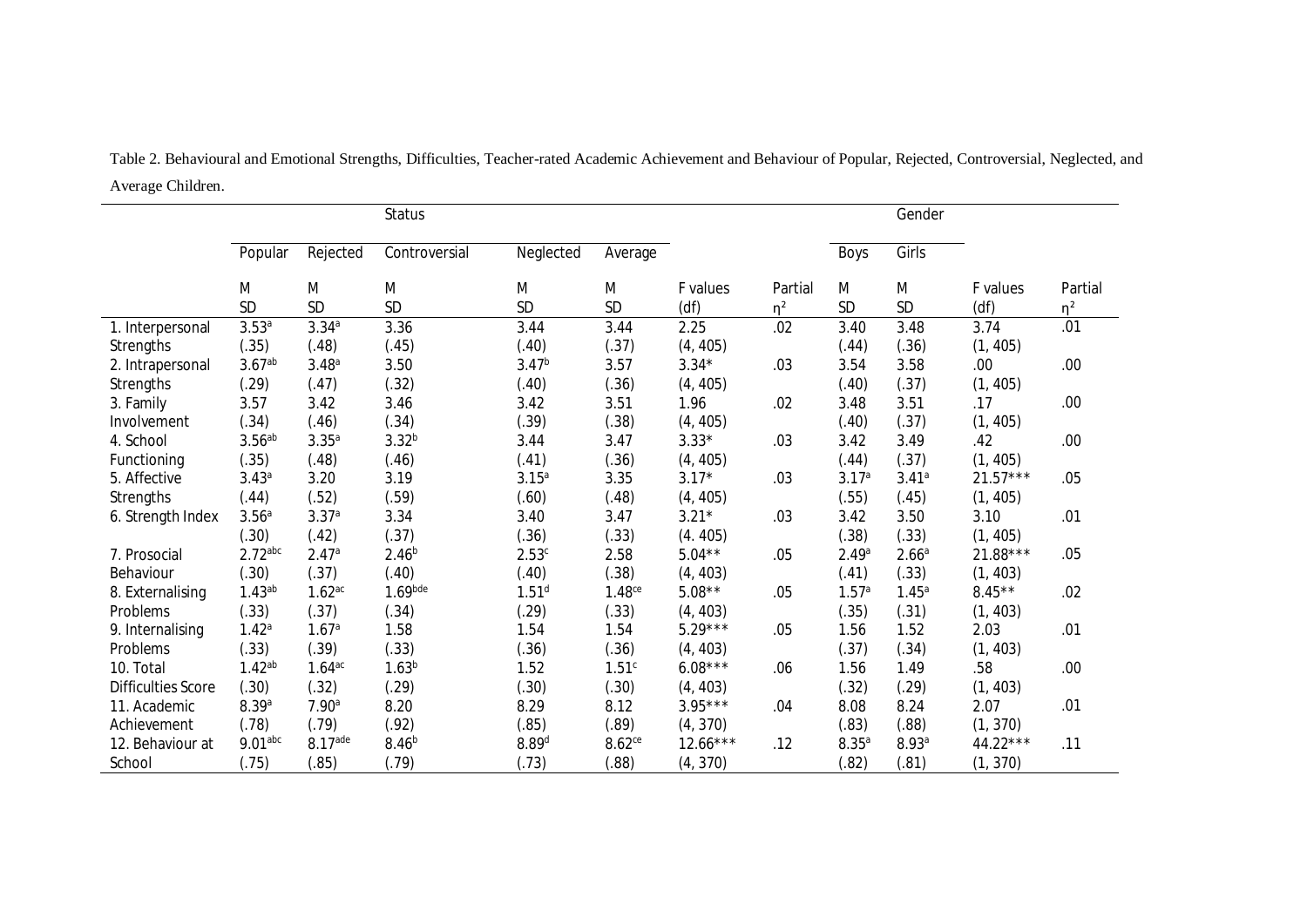*Note*. Interpersonal Strengths, Intrapersonal Strengths, Family Involvement, School Functioning, Affective Strengths, and Strength Index are from BERS-2. Prosocial Behaviour, Externalising Problems, Internalising Problems, and Total Difficulties Score are from SDQ-Fin. Academic Achievement and Behaviour at School are teacher evaluations. Means with the same superscripts are significantly different at the p < .05 level (Bonferroni corrected post-hoc comparisons)

 $*$  p  $< .05$ 

\*\*  $p < .01$ 

\*\*\*  $p < .001$